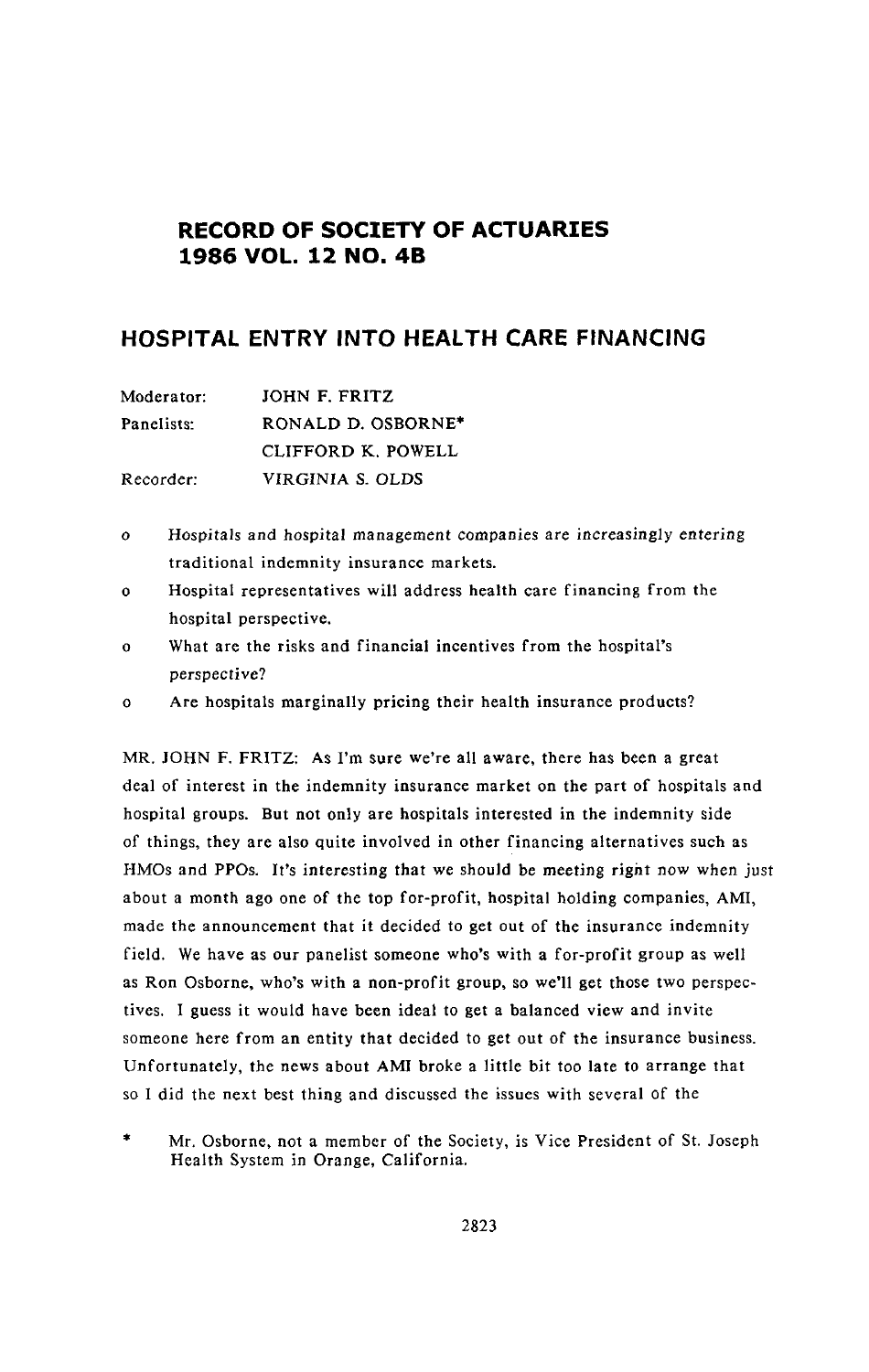AMI people and I'll be happy to share some thoughts on that later on. First let me intro**d**uce our first pan**e**list. Clif**f**ord (Keith) Powell is with Humana Inc. He's the actuary with Humana's group health **d**ivision an**d** supervisor of the actuarial staff with the responsibility for financial reporting, rate filings, capita**t**ions an**d** experience stu**d**ies. Prior to **t**hat Keith was with Blue C*r*oss of Kentuc**k**y. Humana has p*r*obably ma**d**e the biggest splash in the indemnity insurance fiel**d** on the part of any of the hospital groups thus **f**ar. To **d**ate, Keith tells me there are roughly 200,000 employees covere**d** under their indemnity insurance programs with roughly \$350 million of annualize**d** premiums. In a three-year period that's quite an accomplishment.

MR. CLIFFORD K. POWELL: I shoul**d** start by saying that my comments reflect my own opinion and not necessarily those of Humana. I should also advise you that you may have some questions about Humana that I will not be able to **a**nswer, at least right now, due to confidentiality.

Over the past two or three years, a number of hospitals and hospital companies have entered the health insurance business and several others have such moves either under way or under serious consideration at this time. The big names have received the attention, with *A*MI, The Hospital Corporation of America, Humana and the Voluntary Hospital Association getting lots of press. Smaller hospital groups and even individual hospitals have been making similar but less visible moves. Many *B*lue *C*ross plans, insurance com**p**anies and agencies of the federal government have seen increasingly aggressive pitches by hospitals to the effect that they are willing to take o*n* an insurance risk-bearing role in return for being the primary hospital care provider under some sort of insured arrangement. Some of these arrangements are well along the continuum towards the hospitals actually being small insurers. Some surprisingly small hospitals have taken the lea**p** and are now offering insurance benefits on their own with n*o* insurance company involvement. This new interest in becoming actively involved in the insurance business has come about because of changes in the environment and **p**rospects *o*f the hospital business. Ten years ago, the hospital business was very profitable and the future was bright. There were a large number of friendly, unquestioning third-party payors and hospitals had every reason to concentrate on their own high margin business and leave low profit gains to the less fortunate of the world. Of course, times have changed. New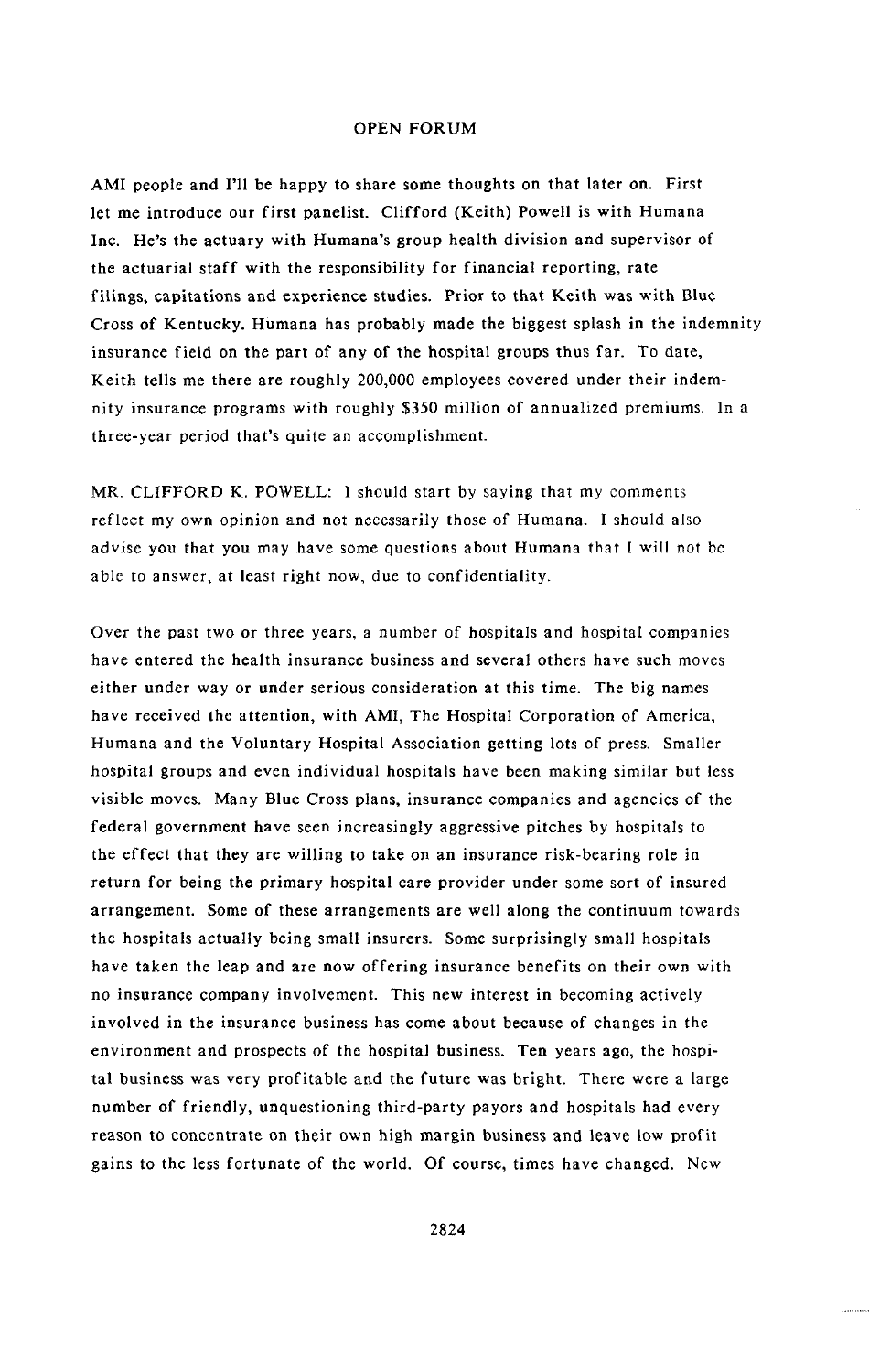pla**y**ers **c**ame into the hos**p**ital business. There was a great d**e**al of internal expansion and in many cases the new facilities and services simply were not needed. With rapidly increasing cost, previously friendly payors became more hostile and started finding ways to use their collective buying power to con**t**rol their cost in the health care area. As a result of **t**hese changes, the hospital business has become a rougher game today. It isn't easy to continue **t**he pr*o*fi**t** gr*o*w**t**h of the pas**t**. In fa**ct**, **t**here are widely quoted estimates that up to one-third of present hospitals may be out of business within ten years. In such an environment survival is the issue from the hospital's perspective. Because the hospital industry generally shows low variable costs, survival is usually seen in terms of protecting the patien**t** base. One way t*o* pro**t**ec**t** *t*he patient base is to *p*articipate in a health insuran**c**e program that requires or strongly encourages insureds to use your hospital. From this point it is a small con**c**eptual jump to taking control of your own destiny and actually running the insurance program. So from the hospital perspective there is certainly business risk in getting involved in the day-to-day de*t*ails of the insurance business. But many are taking **t**his risk because the alternative may well be loss of the patient base to such a degree that the hospital will not survive.

Are hos**p**ita**l**s **m**argina**l**ly pricing the**i**r heal**t**h **i**nsura**n**ce products? I will try *t*o answer this question as asked b**u**t there **i**s a risk the questio**n** i**s** missi**n**g the point. I'd like to suggest that the important marginal pricing question has less to do with the price of the health insurance product than with the price of hospital services as delivered by the hos**p**ital com**p**an**y**. To answer the question f**o**r better or for worse, the pricing model most fre**q**uently used today by Humana's health insurance **o**perations l**oo**ks very **m**uch like that of many Blue *C*ross plans. The hospital discount that our insurance operation negotiates with the hospital division is fed almost mechanically into a rating process. Since our discounts are there up front, we really have no reason to do what ma**n**y people call marginal pricing and I suspect **t**hat many hospital-linked insurers which price the way we do actually use less marginal pricing than most health in**s**urers, again because the discounts are there up front and they are very sizable discounts. Under this pricing approach, the issue of marginal pricing centers not on the health insurance rates but on the negotiation of **t**he discounts with the hospital providers. This is where the really interesting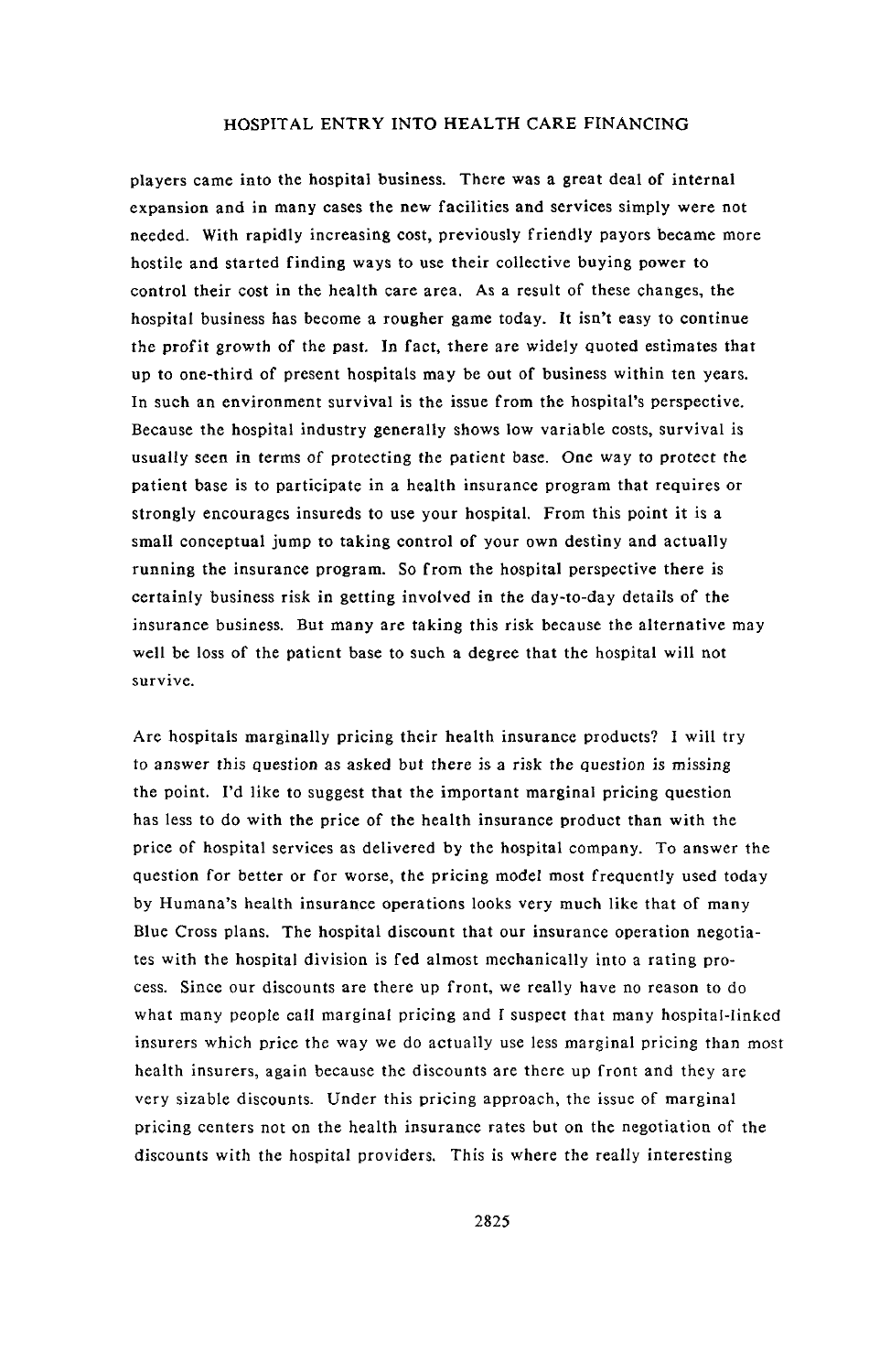issues a**r**e and I**'**d lik*e* to suggest **t**her**e** are two or three issues that are a**t** the heart of this whole question. One is: What is the marginal cost to the hospi**t**al of an addi**t**ional patient da**y***?* Given that the bricks and mortar are there in place, what does it r*e*all**y** cost the hospital to take care of one additional patient? The second question is: How many hospital days delivered by the insurer would have gone to that hospital anywa**y**, absent such a special insurance arrangement and hence absent the special discount? These two questions are very difficult t*o* answer but I think they are critical to trying to understand the economics of hospital entry into the insurance business. The third question is: To what extent is the parent company's hospital just another provider to be judged on the same basis as any other hospital willing to give a certain set of services for a certain discount? Clearly it is possible to have a rating model that takes in an undiscounted or a minimally discounted hospital component and somehow tries to deal with discounts and the setting of the aggregate rate. Under these conditions thc marginal pricing issues could be taken into account at the point of pricing the health insurance product. This approach would present serious difficulties in that the rating process would become very slow and the various components of health care cost would not be as clear as under the more traditional rating methods. It is important that the buildup and premium clearly reflect the various comp*o*nents of cost because even for a hospital-linked insurer, these costs are real. For this reason, I think that hospital-linked insurers should price their pr*o*ducts using methods close to traditional rating methods and leave the marginal pricing issues to their dealings with providers including their parent.

MR. FRITZ: Our next panel**i**st, **R**on Osb*o*rne, is the Vice President of St. Joseph Health System in Orange, California. Ron's responsibilities are varied. He has the responsibility for insuran*c*e company relations, PPO and HMO contracting, and the wellness program. Prior to joining the St. Joseph Health System, Ron was right here in Chicago with Blue Cross*/*Blue Shield as Vice President in charge of cost containment.

MR. RONALD D*.* OSBORNE: First I'd like to tell you a little bit about the St. Joseph Health System. The St. Joseph Health System is a multi-hospital system. We own eight hospitals. We own an HMO, Health Plan of America, which is a state-wide HMO in California. Within that HMO we have about 70 hospitals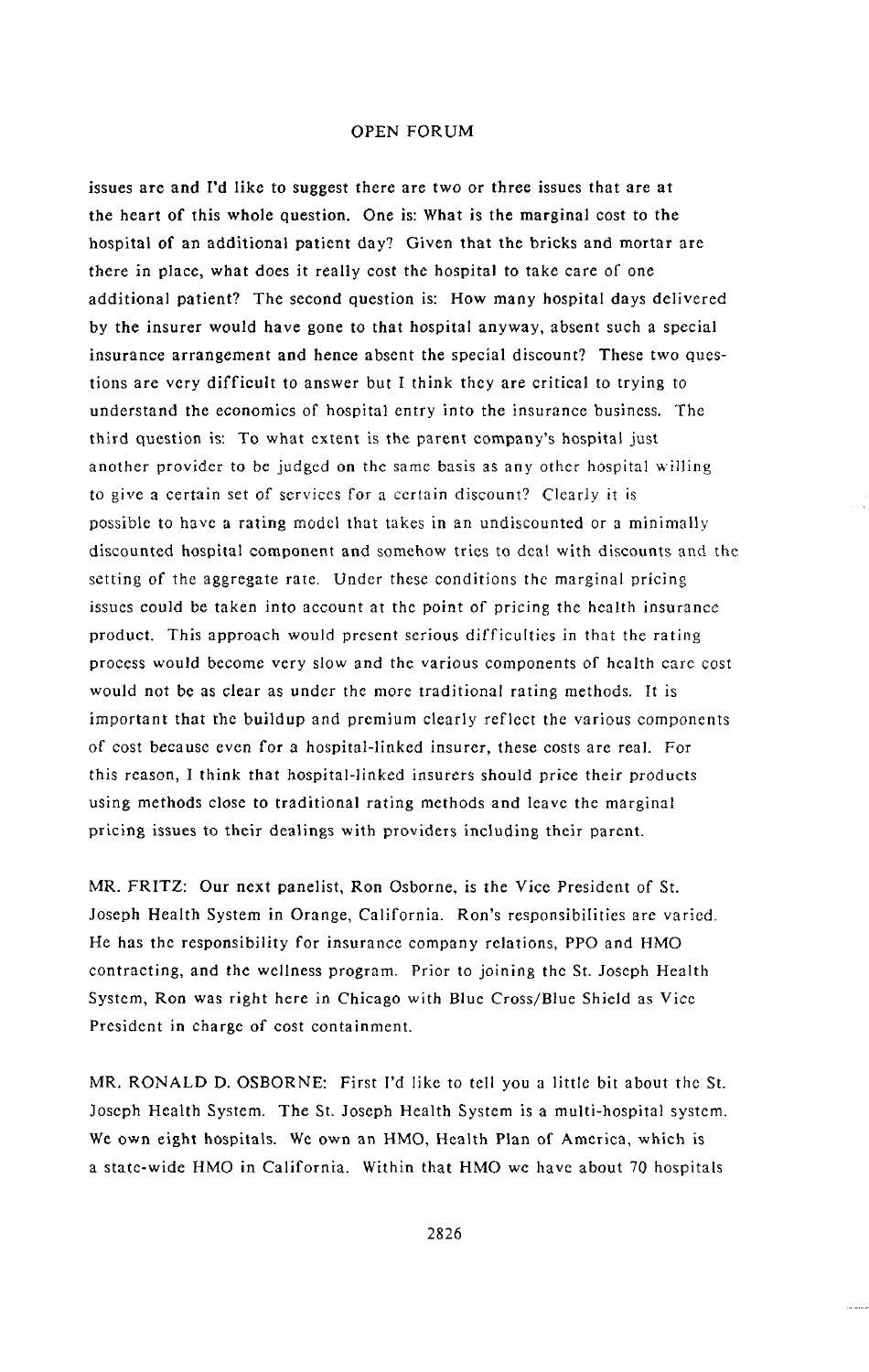unde**r** contrac**t**, a**n**d a**ppro**xima**t**ely 5,600 **p**h**y**sicians. Mos**t** of **t**he hospi**t**als are full service hospitals. In addition, there are a myriad of business ventures in which we are involved, most having to do with the running of each of the institutions that we own. We also own a malpractice insurance company which is located in Bermuda and therefore we are underwriting the malpractice experience of our hospitals. If we look at the question of hospital entry into financing I think we should realize very quickly tha**t** there are some people in health care today who believe that entry is essential. The hospital is not prepared to defend itself against an onslaught of attacking organi*z*ations, the list of which includes of employers, insurance companies, the general public, and community coalitions. The hospital must be prepared to protect its own patient base.

If we look at the rationale for entry, we really see that there are three basic reasons. The first is offensive. A hospital needs to be in the insurance business basically to go after new market penetration. When we think of the offensive rationale, we're thinking about channeling patients. In other words, we need t*o* g*o* into the market, find patients who are using *o***t**her hospitals through an insurance program because of the benefit provisions that attract the patien**t** t*o* use the pr**e**ferred *p*roviders, we then bring m*o*re patien*t*s int*o* our hospitals.

The sec*o*nd reas*o*n is defensive. **I**n **t**his case we are trying t*o* prevent erosi*o*n. We're aware that there are HMOs out there taking in new members every day and when they do, because of their very strong capability to channel, they are in essence taking patients away from our hospitals. So in other words, largely because of HMO and PPO contracting where patients are being a**t**tracted away, we have to be in the business of attracting them back, and not just attracting them but keeping them once we have them. The defensive reason then is to prevent erosion. The third one is entrepreneurial. There are many associated products to the basic indemnity insurance program that can only be sold through an insurance company. As a consequence we have to have an insurance company to assure delivery of those products. Despite the experience of AMI and the recent article about Humana in the *Wall Street Journal*, we have underscored our need to be in the insurance business. If we look at the experience of hospitals as contracting originated and as contracting has matured, particularly in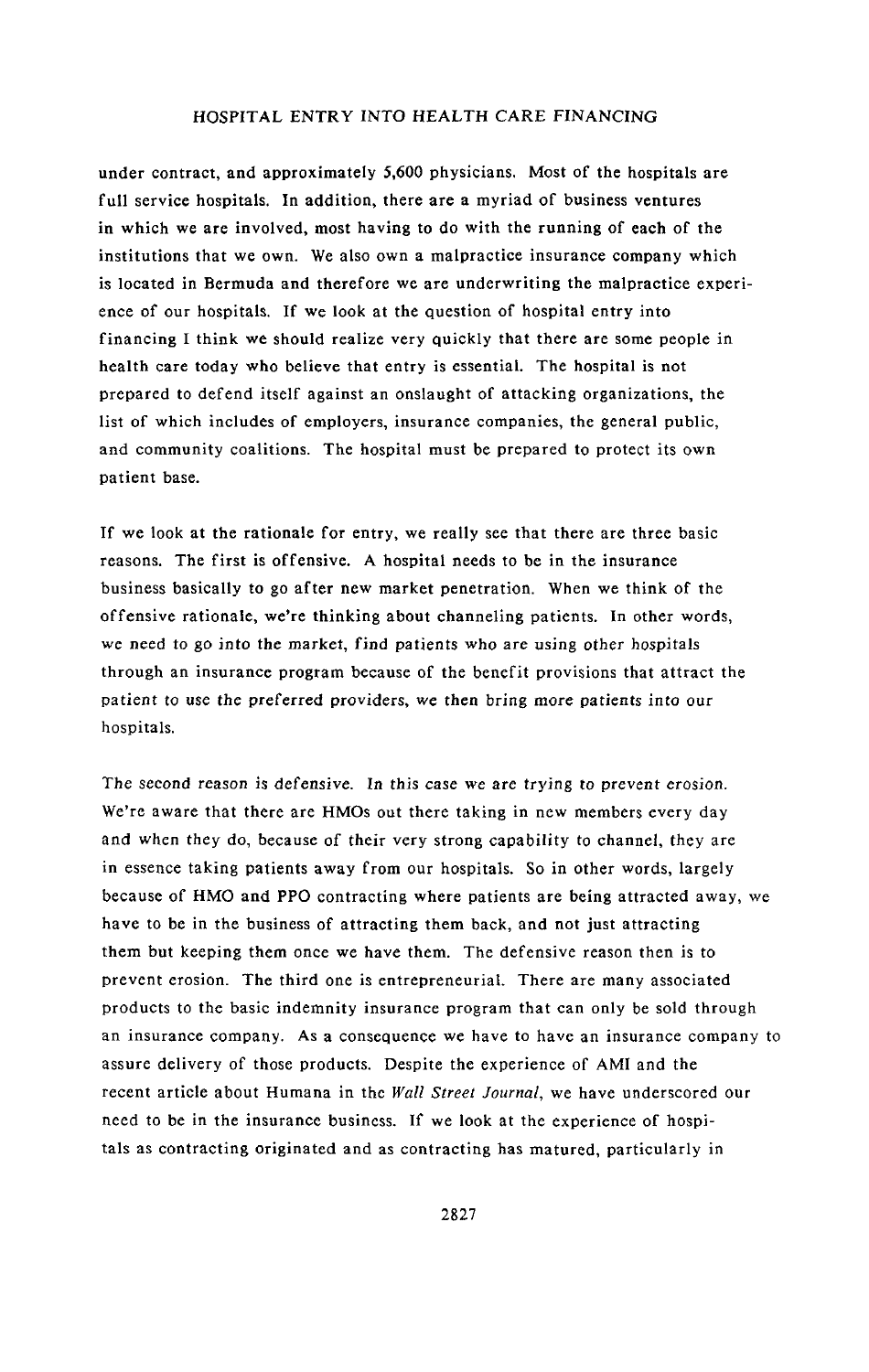C**a**lifornia where con**t**ract**i**ng is th**e** way of doing busine**s**s **t**oday for hospitals as we**l**l as ins**u**rers, **y**ou'll see **t**ha**t t**he hospi**t**al has not **l**ooked kindl**y** a**t t**he in**t**rusion. Governmen**t**, *o*f cou**r**se, **t**h**r**ough Medicare, did provide and has for man**y y**ea**r**s *p*r*o*vided a means of securi**ty** fo**r** financing of **t**he hospi**t**al business. However, wha**t t**he government has fe**lt** free t*o* do because of i**t**s "l**i**cense" and its underwri**t**ing of a large segmen**t** of **t**he popula**ti**on has been **t**o hams**t**ring **t**he abilit**y** of **t**he hospi**t**a**l t**o do business **t**h**e** wa**y** i**t** wan**t**s **t**o do business. As we've looked **t**o **B**lue C**r**oss, we o**r**igina**lly** saw **it** as a f**r**iend, as an a**l**l**y**. I**t** was an o**r**ganiza**t**ion tha**t** hospi**t**als developed, bu**t B**lue Cross *o*ver **t**he **y**ears has b**e**come, like man**y** *o*f **t**he o**t**her insurers*,* a con**t**rac**t**or. That c*o*n**t**rac**t**or needs a discount. With the discount as with the Medicare program we see that costs have to be shifted, prices have to be adjusted**,** so that others pay a part of, the bill for both Medicare and Blue Cross. HMOs were not a big threat initially but in *C*alifornia in the last three years HMOs have moved into most of the metropolitan areas and the**y** are cleaning up in the marketplace. Any wise indemnity insurer would realize that its competitor down the street selling indemnity insurance is not really its biggest competitor. It*'*s the HMO down the street. The HMOs are indeed the biggest c*o*mpetitor for the indemnity insurers in California, and PPOs as well. We find that in our hospitals, a very high percentage of *o*ur admissions are contract admissions**.** The next wave is the triple option or managed care networks. With the triple option; indemnity, PPO, and HMO offered under one program with a single aggregate rate which is experience rated**,** mean that one single entity will control a great deal of the destin**y** of a hospital. When **t**hat happens, h*o*spitals get in trouble. As a consequence, we look at government and we attribute about 55% of our revenues to them. We look at Blue Cross and in California we attribute about 8% to them. We look at B**l**ue Shield**,** and about 6% is at**t**ributed to them. All *o*f that*'*s c*o*ntract business. We then look at the plethora of employerbased PPOs in *C*alifornia (currently our hospitals have about 200), and just our 7 hospitals in *C*alifornia have about 260 PPO and HMO contracts. You can begin to see that we have a great deal of reliance on those who finance care. We have no choice. We must be in that business. Moving on, if we take a l*o*ok at our strategy, **y**ou'll see h*o*w we*'*re going to do that. We've completed some of it -- much has to be done. First of all, for gene**r**al contracting we arc seeking every possible c*o*ntract that we can, providing the contractor with which we contract understands that there is an obligation to give us something in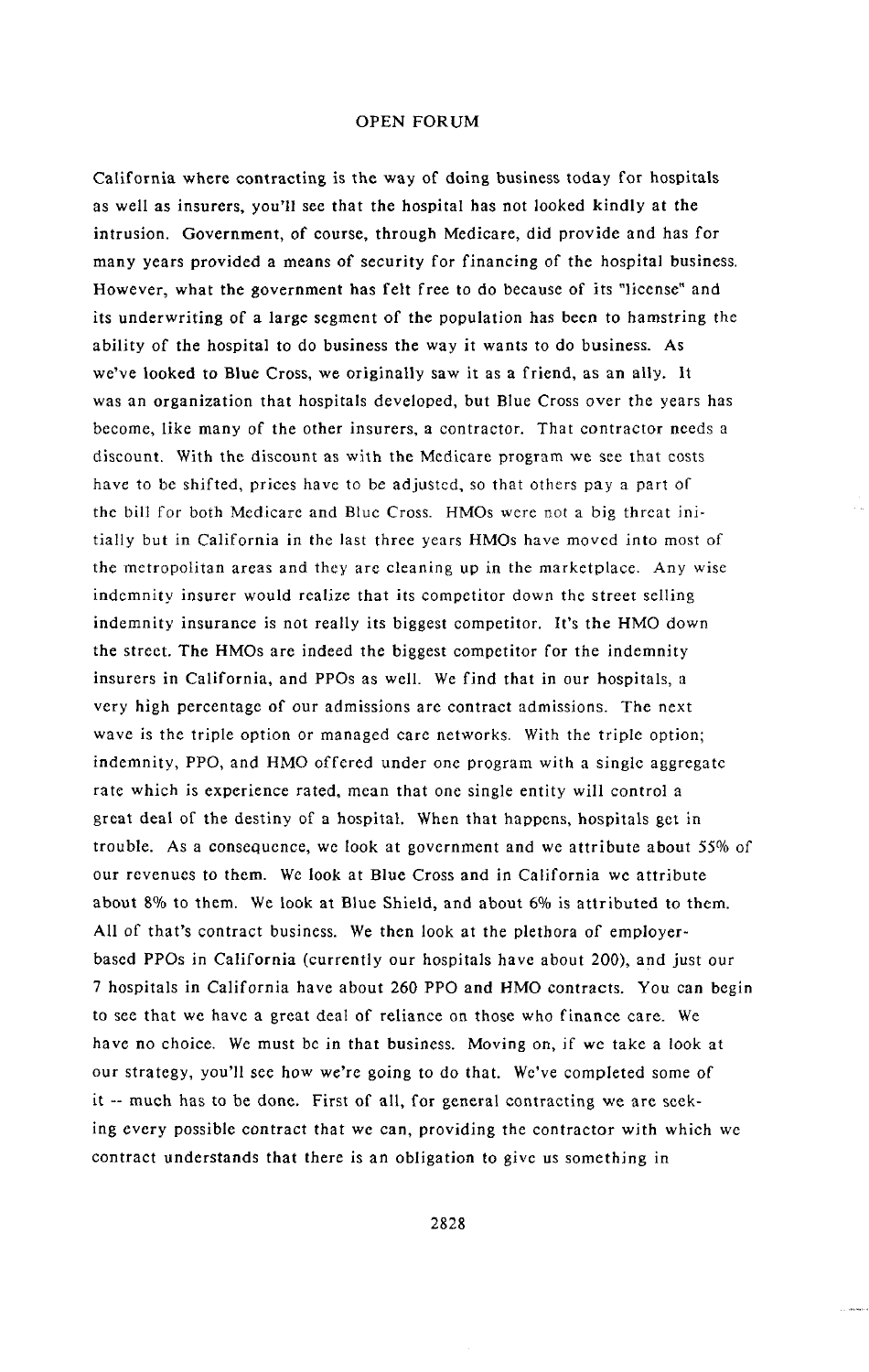return for the discount. We want to make sure that the contractor does have benefit provisions that include at least a 30% penalty for the patient that does not use the preferred provider. We're looking for as many contracts as possible so that we don't allow any one contractor to have too much. We have an HMO, Health Plan of America, which we purchased about two years ago. We've increased that organization from 28,000 enrollees to about 72,000 enrollees today. We expect to achieve the 100,000 mark in a matter of months. We, of course, are in the PPO business. Believe it or not, much of the work that I personally do has to do with assembling PPO networks for employers or for insurance companies. I will customi*z*e those and, of course, include our hospitals in those networks and in the process. I play the role of the consultant, so I am able to work with the insurance company or the employer to get them to include appropriate benefit construction so that there will be channeling.

We are curren**t**ly looking a**t** bu**y**ing an insurance company. The reason or rationale for that should be obvious from the remarks I've made, but more pressing at the moment is that we see an opportunity for the purchase of an insurance company that no one else knows is in the market to be purchased. It is a good insurance company, is about to get probably a B or B+ rating from Best Guide. It's very young and has very good market penetration in California.

Once we buy that insurance company, it will be our strategy to nurture the company as a separate business. We will not make the mistake of assuming that the insurance company exists for the betterment of our hospitals. We simply will be a very good owner, meaning that we want the insurance company to manage itself. We want it to mature. We want it to grow its own busines**s** and to thrive economically. We believe that we are about four or five years away in our affiliations with insurance companies and other contractors from seeing another wave of assault in which we will then be able to rely on our insurance company to underwrite a lot of the business that we will have developed in other relationships.

We're also **d**eveloping a small emplo**y**er insurance **p**rogram and utilizing the name of our hospitals to capture what we believe will be a large percentage of the

2829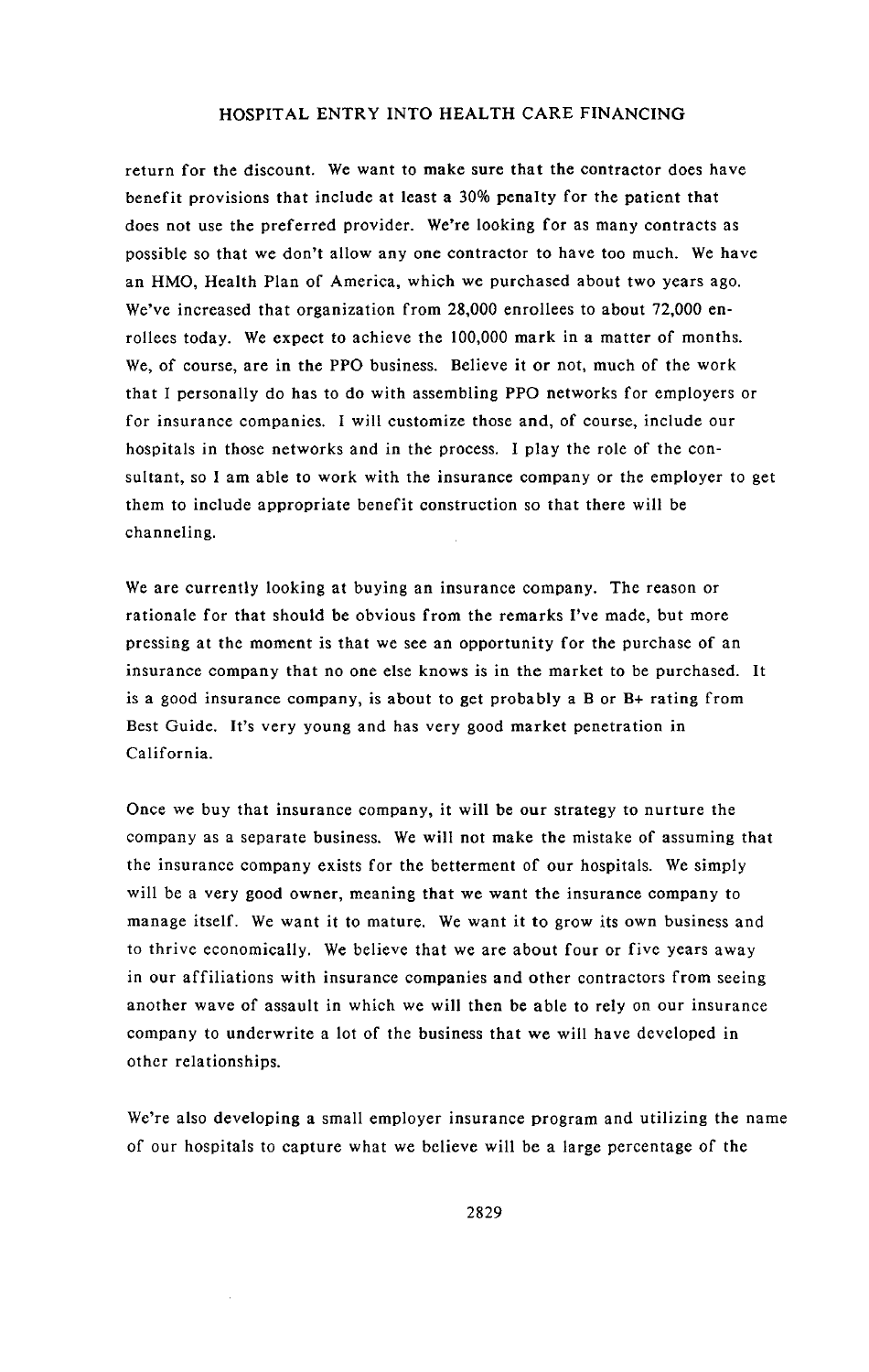small empl**o**yer market. Small employers are not getting the benefit of cost containment that large employers do. Very recently at a gathering in Orange County in *C*alifornia, I presented to large employers the message that we believe that a lot more needs to be done for small employers because the large employers basically have been shifting cost to the small employers, because they've been effective in cost containment, because they've been effective in contracting so the small employer is paying a much greater price. As a consequence, this small employer insurance program will be designed, not only to provide the kind of underwriting and cost containment provisions typically afforded to large employers but also will include a coalition that will allow the small employers to meet on a regular basis with hospital administrators and will provide data reporting and analysis. The small employers will be able to interface and have impact on many of the decisions made by hospitals pertaining to how they do business.

Finally I should mention t**h**at **w**e h**a**ve recently d**e**veloped a **w**ellness program which we are marketing nationally. The wellness program is actually an insurance product and is designed to work with the actuaries and underwriters within the insurance company. We sell directly to an insurance company and ask the insurance company then to sell to its group insurers. Because we work with the actuaries and because we work closely with the marketing departments of the insurance companies to whom we sell this product, we can integrate this into the cost containment portfolio of the insurance company, and we can enable the insurance companies to measure the effect of the program and in essence develop a new database.

There are some new concepts of underwriting that we expect will become important in about two years. They are going to be based upon a new generation of data and that data will be coming from diagnostic screening, which is the first component of a wellness program. This is a very comprehensive physical that includes blood workup. It enables anyone conducting the diagnostic screen to assess the relative health of an employee population. *A*s this data matures, we are going to be able to see that there are significant improvements in corporate employee health and we're going to be able to see that there are opportunities to give special rates to those employers which seem to have healthier employees. As a consequence we have interested a number of actuaries from

2830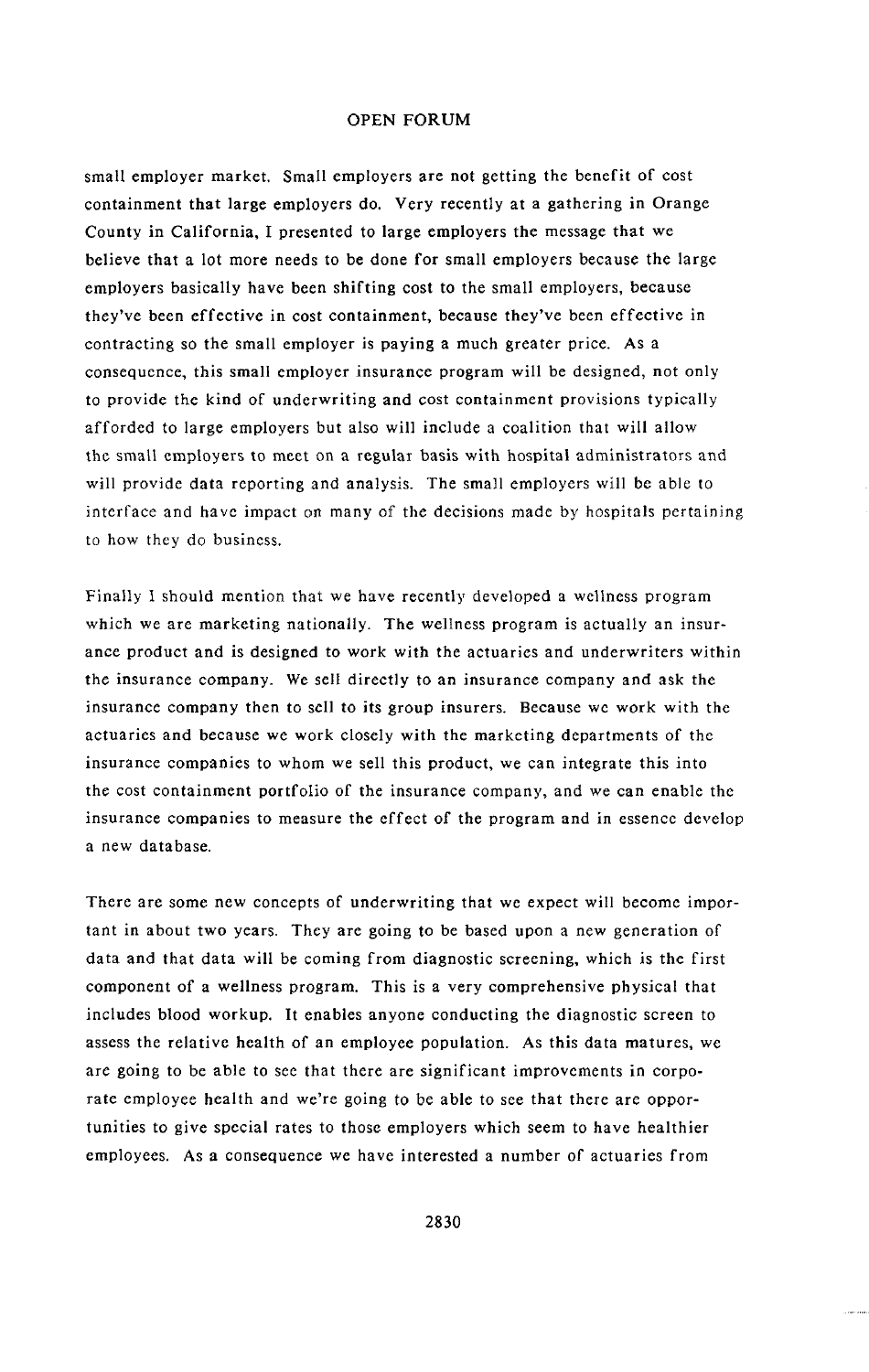large insurance companies in working wi**t**h us no**t** onl**y t**o sell our program bu**t** to implement it so that they can benefit from this new generation of data. That data then will be used effectively in pricing more competitively in what will become a much more competitive insurance industry. That means then, in essence, there will be greater emphasis on preventative care.

I'll leave you with one last message. Last Christmastime I was having lunch with an individual who we refer to as a futurist. He lives up in the mountains in California and about every 3 or 4 months he comes down out of the hills and shares with us some of his projections for the future. This fellow has done a lot of work along the futurist line for many years and has done it for many large corporations. He shared with me the fact that we are within ten years of seeing a virtual elimination of invasive surgery. He shared with me that we are within five years of seeing the average consumer walk into the local drugstore, purchase a battery of tests, take them home, and self-administer in the bathroom. Not only will he self-administer but self-diagnose, which means that the average consumer who does this at least once a year (for a nominal amount, perhaps \$25) will be going to the doctor with a different request. Instead of saying "Doctor, I don't feel well*.* Tell me what's wrong," the patient's going to say to the doctor, "I feel fine but my tests don't indicate that I'm going to feel fine in the future. What can you prescribe for me?" And the doctor's going to be prescribing wellness or lifestyle interventions. Knowing this, we realize that in health care we're not going to be in the business of providing a great deal of acute care. And if we're not, what does that portend for insurance companies? What does that portend for your business?

You are not going to be underwriting acute care. You're going to be underwriting wellness -- wellness which should be an integral part of the insurance package and is an integral part of ours. With that I think I will conclude. If there are questions the three of us would be happy to respond.

MR. FRITZ: At the beginning I promised I would make some observations about what happened with AMI and what I perceive to be some of the reasons as to why that program did not succeed. If you read the press on the AMI decision, according to the news release, the insurance program which had been in existence for roughly a year to a year and a half had lost about \$25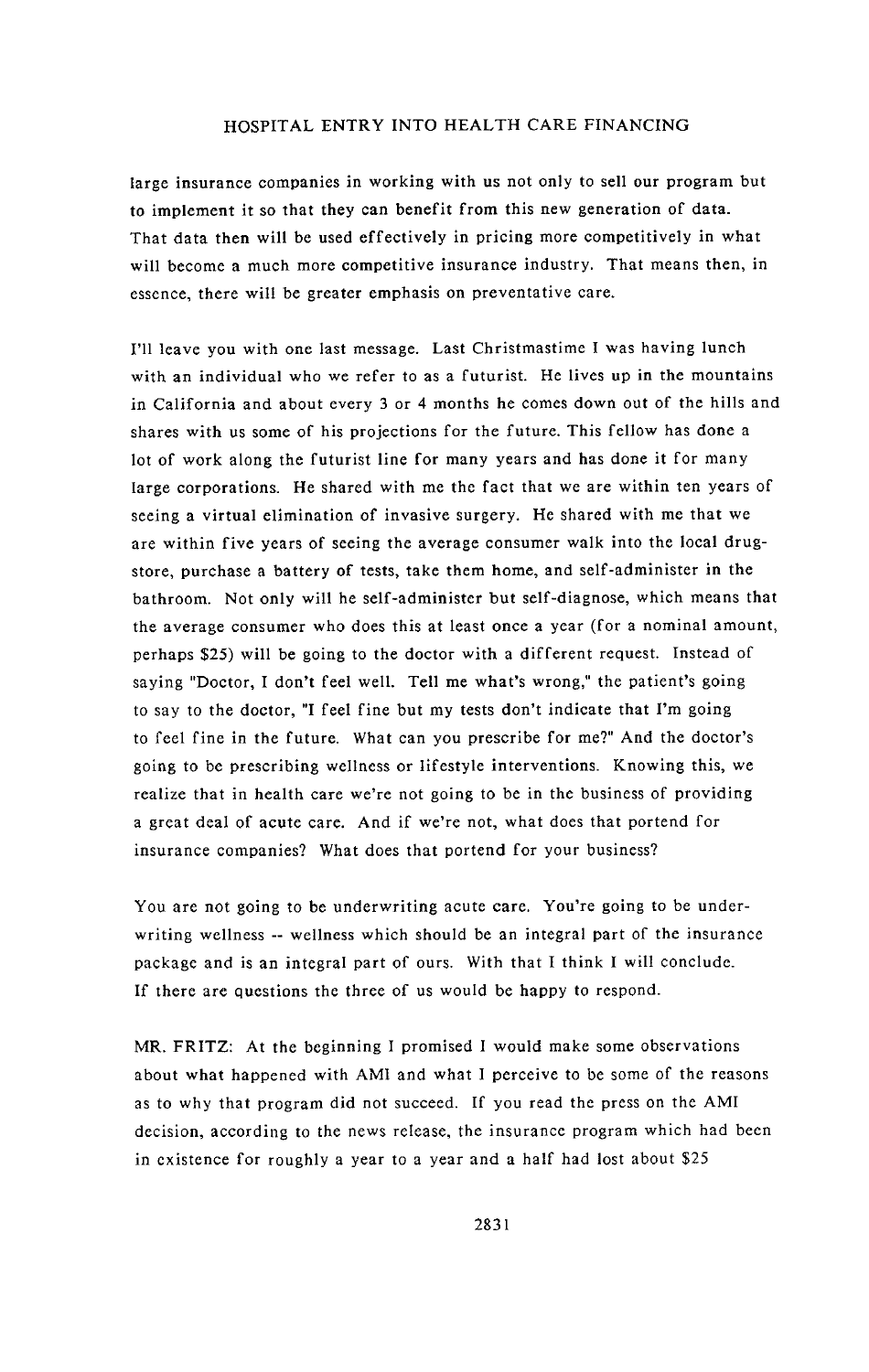mi**ll**i**o**n. The com**m**ent in **t**he news release also said it was p**ro**jected that another **\$**100 million would be lost in the following year if AMI had not made the decision to get out of the business. When I discussed these issues with some of the people at AMI I started to see a common thread of what I think happened. The \$25 million, a figure that is probably accurate, did not all come from claims. There's a large amount of overhead involved in that. The \$100 million seem**e**d overs**t**ated and probably didn't r**e**late only to the insurance operation. Probably less than half was anticipated to be lost in the following year due to the insurance operation and again some of that would have been due to the overhead. My observations and con**c**lusions were that there are probably four reasons that that operation didn't succeed other than the obvious one, which was that they didn't stay in the business long enough. Other than that, probably the most important reason was the tremendous cultural difference between the hospital side of the house and the insurance side of the house*.* That differenc**e** was never really properly addressed within the AMI environment. There also seemed to be a lack of commitment and long-term support from top management at AMI to the insurance operation.

A**l**so, it appeared to me **t**hat there was a lack of a coordi**n**ated effort be**t**ween the hospital side and the insuran**c**e side, which is absolutely essential to make the operation work. Lastly, and I hinted at this before, I feel they geared up too quickly with too much, too fast, resulting in tremendous overhead costs that helped sink the ship.

Those are my observations after talking to a number of people. Those are not necessarily the exact words that anybody told me, so I take the blame for anything that I've said here. With that I'd like to open the floor to questions.

MR. SCHUYLER W. TOMPSON: Mr. Osborne, I believe you said an insurance company does not exist for the benefit of the hospitals. It seems to me that there is quite a problem here; in fact there are quite a few problems. One of the problems would be retaining independence. Maybe l'm thinking of it from the point of view of the actuary and maybe I'm trying to place myself as the actuary in the insurance operation just seeing what kinds of problems he might be faced with. It strikes me that there could be conflict of interests that the actuary might face as to which is more important; the hospital's finances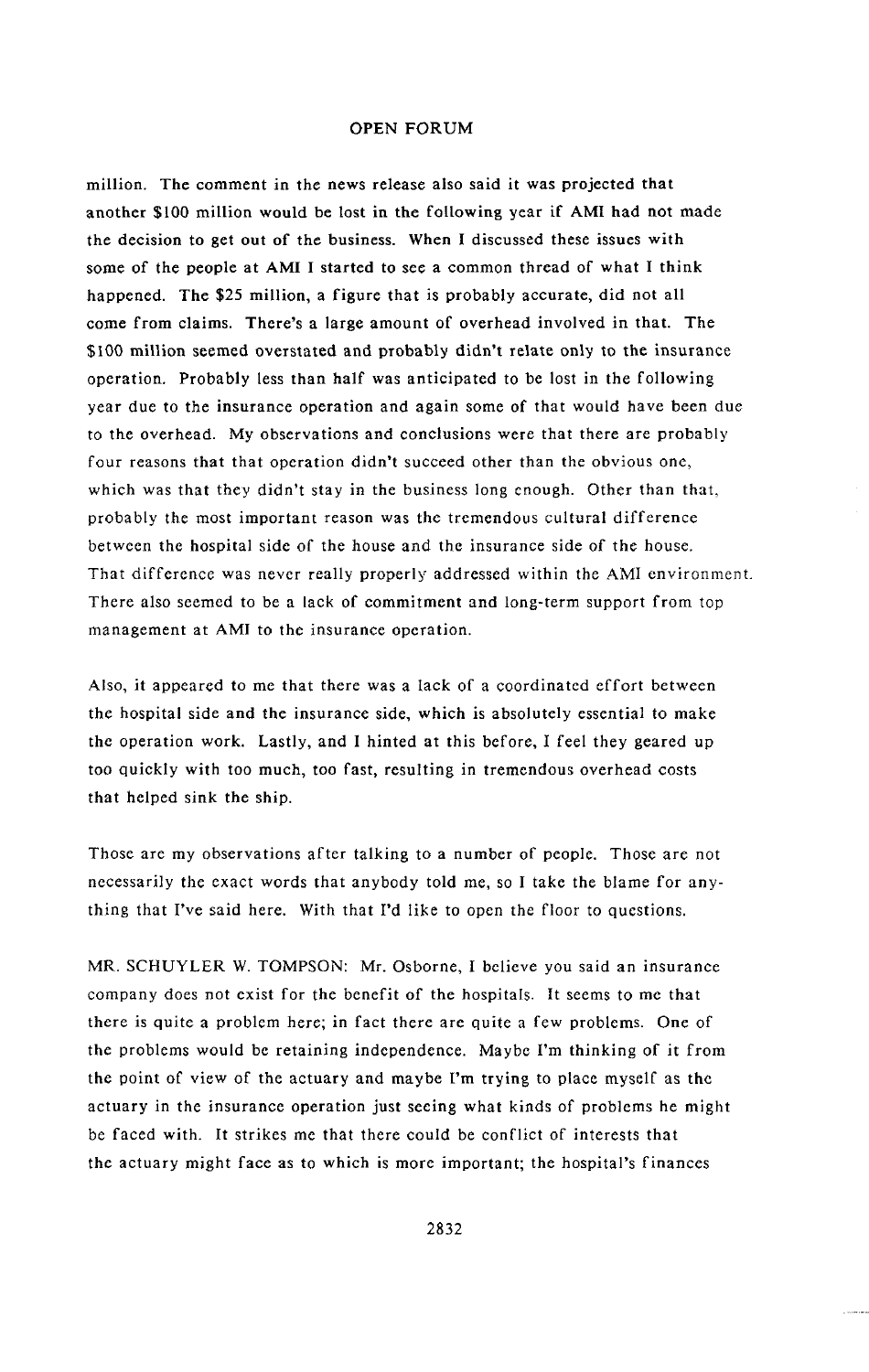*o*r the in**s***u*rance c*o*mpa*n*y**'**s? I *t*hink **t**h*e*re is a p*o*t*en*tial *c*o*n*flict there. Then the marginal pri*c*ing gets in here, and I believe Keith was saying that *t*he marginal pricing is left to the parent, which is fine -- although -- as an actuary I have a little bit of a problem with that. Buying an insurance company sounds real good to me, although I wonder, how large an insurance company could this be? What degree or what magnitude of marketing and underwriting capability do you have? You touched on certain underwriting ideas that you have selecting the better quality risks and that sort of thing. We've been attempting to select better quality risk but the marketing people don't really understand that. They want to get out there and sell because their compensation depends on that*,* So it strikes me that there's all sorts of problems and I'm sure you thought about them a*n*d deal*t* with them. Would you share s*o*me of your thoughts on this conflict?

M**R**. OS**B**O**RN**E: The firs**t qu**esti**o**n has t**o** d**o** wi**t**h the potent**i**al confl**i**ct **o**f i*n*terest, particularly for **t**he actuary. We've been very e**n**trepreneuri**a**l for a *n*umber of years a*n*d we're very accustomed *to s*tarti*n*g *n*ew busi*n*esses. For example, Perfe**c**t Fit is the name of *o*ur *w*ellness pr*o*du*c*t. We star*t*ed *t*hat as a se*p*arate for-pr*o*f**i**t c**o**mpany. *I*t has a separa*t*e management s*t*ruct*u*re, separate board and the board does not feel beholden at all to the bottom line of the St. Joseph Health Syste**m**. As a conse**q**uence it functions as a separate business. That's o*u*r management *p*hil*o*soph**y**. I suppose *w*e might cha*n*ge *o*ur *m*inds if we reach the point where the parent corporation was in financial jeopardy. That's when you batten down the hatches and you look for money and help in a**n**y direction. That is not our case. We don't expect that to be the case. We're a very profitable entity and so we see no reason why there should be a conflict of interest. With Health Plan of America, our HMO, that has not been the case, Our HMO is one of the toughest contractors that our hospitals face and our hospitals ha**p**pen to be the toughest hospitals to contract with for Health Plan of America. Each entity looks out for its own best interests.

MR. FRITZ: Those were my questions when I first started doing work for hospital entities -- what is the potential conflict of interest, and, how do you get the message across to the marketplace that that is really in their best interest? When you really think about it, though, there are only so many premium dollars that are going to come in. Competition that's out there is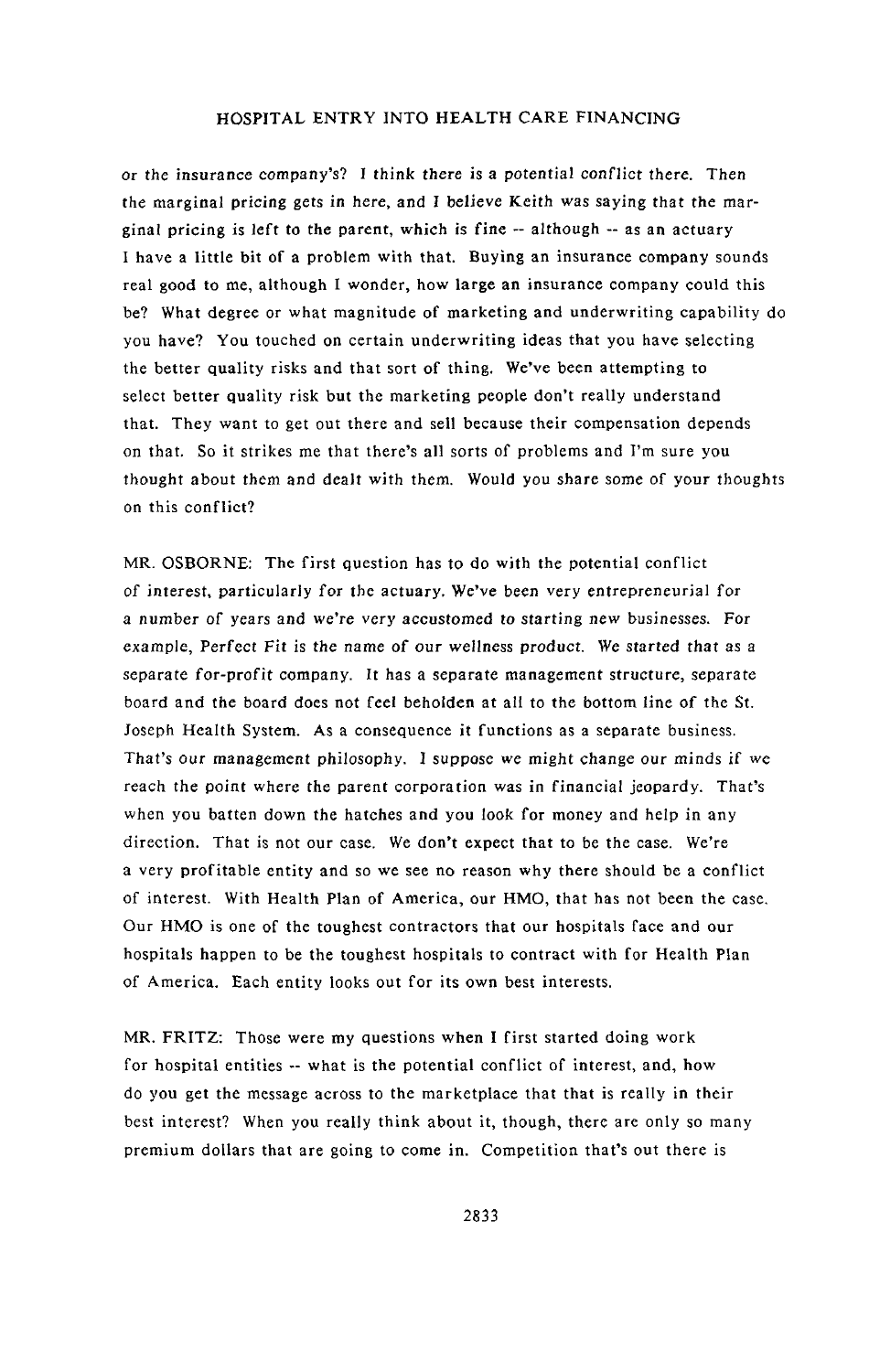go**i**ng to dictate how much **y**ou can cha**r**ge for **t**ha**t** product and **y**ou mus**t** be competitive in terms of that dollar of premium that is being charged. Within that restriction you've got some leeway, and depending on the strategy that *o*ne takes as the overall h*o*spital group, do you subsidi*z*e the insurance operation b**y** giving dee**p** discounts or do you let the insurance operation be unprofitable by not giving them as big a discount? Top management understands that they're going to be looking unprofitable as long as you play those kind of games. I think the approach Ron is outlining at Health System is the one that I feel will work the best, where you kind of isolate that operation and let that management group work toward a profitable enterprise.

MR. POWELL: There certainly is potential for a conflict of interest. I think so far that we have **d**ealt with it fairly well. I guess that we have taken the attitude, as kind of a hybrid, of running an insurance company like an insurance company and a hospital like a hospital but we always try to do it with the understanding that we're playing with the same people, the same stockholders and vested monies. As nice as it might be if you cou**l**d really operate totally at arm's length, I think there are times when you could suboptimize by doing that. You do have to take into account that there are times when the hospital has a greater need or the insurance company has a greater need. I'd suggest for pe*o*ple who are coming into this position, being actuaries with insurance companies owned by hospitals, that you try n**o**t to lock yourself into one pre*c*onceived notion or the other. I found most of the issues can be resolved -- certainly the ethical issues -- even the business ones if you ke**e**p an open mind. Th**e** dominant fa**c**t (at least for us) is that it is one set of stockholders and we do hav**c** to pay that single set of stockholders a reasonable rate of return. I think that they would justifiably be rather intolerant if we played some savage game with their rate of r**e**turn on the grounds that we are the hospital **c**ompany or those guys are the insurance company, or vice versa.

MR. **J**AM**E**S K. H**U**TCHISO**N**: A question for Keith; Have you been able to measure your success in directing or redirecting traffic and if so could you share the results with us?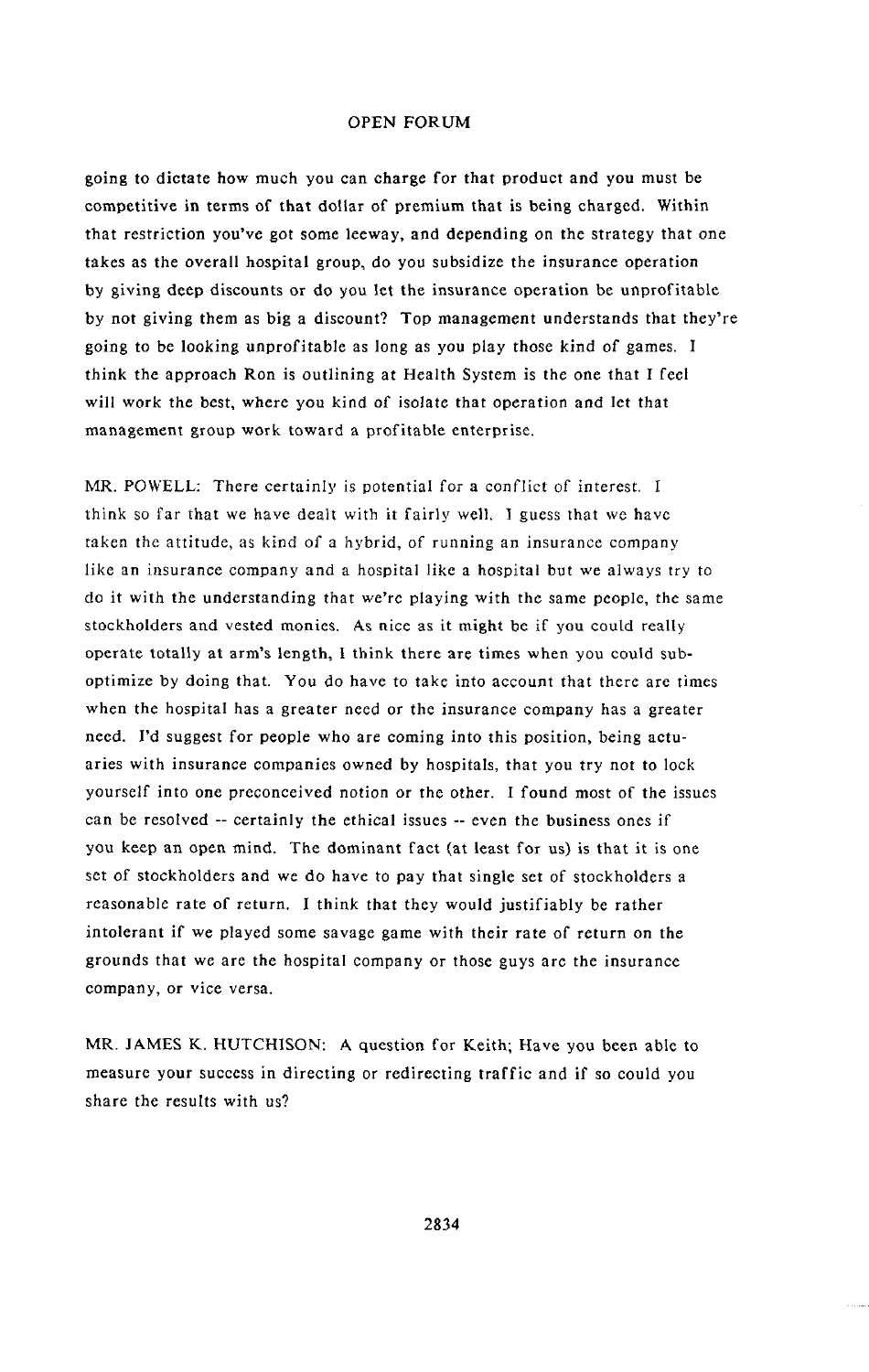M**R**. **P**O**WELL**: **T**ha**t**'s an excel**l**ent questi**o**n and I th**i**nk that**'**s **o**ne of the p**o**ints I men**tio**ned as c**r**i**t**ica**l to** this **w**ho**l**e **i**dea. I can ans**w**e**r** a*b***o**u**t** half you**r** question. **W**e have t**r**ied t**o** measur*e* i**t**. **W**e've n**o**t been a*b***l**e to put f**i**xed num*be***r**s **o**n **it** bu**t** we a**r**e absolutely c**o**n**v**inced **t**ha**t** we a**r***e* di**r**ecting t**r**affic. I don't ha**v**e numbe**r**s. I **g**uess the**r**e **mig**h**t b**e some people **w**i**t**hin **H**umana **w**ho do have nu**m**be**r**s but I **wo**u**l**dn'**t** be**li**e**v**e **t**hem. We'**r**e do**i**n**g** su**rv**eys, **w**e'**r**e t**r**yin**g** t**o** be sensitive to cust**o**mers' comments on this issue and we ha**v**e a **v**e**ry** st**ro**ng feelin**g** sha**r**ed **b**y just ab**o**ut e**v**e**r**y**o**ne, includin**g t**he pe**o**p**l**e **w**ho **w**e**r**e initia**l**ly skeptica**l t**hat **w**e a**r**e di**r**ectin**g** t**r**affic t**ow**a**r**d the Humana h**o**spita**l**.

MR. FRI**T**Z: As a subset t**o** that questi**o**n**,** Kei**t**h, a**r**e **t**he hospita**l**s satisf**i**ed **w**i**t**h thei**r** pe**r**cepti**o**n **o**f the channe**l**in**g** tha**t**'s **go**in**g o**n?

MR. **P**O**WELL**: We**ll**, that's a **l**itt**l***e* ha**r**d to answer. Humana as a hospital company, is **o**ne **o**f the most successfu**l** companies in the **r**ecent hist**or**y of Ame**r**ican business. S**o**me **o**f the hospita**l** pe**o**p**l**e feel they could ha**v**e done a much be**tt**e**r** j**o**b **w***i***t**h**o**ut us, but I fee**l** ther*e* is a sha**r**ed pe**r**ception tha**t w**e'**r**e doin**g** somethin**g** p**o**s**it**i**v**e f**or t**he**m**.

MR. JAM**E**S **P**. HI**L**F**ERTY\***: The**r**e**'**s an **ol**d exp**r**essi**o**n in **m**a**r**ketin**g t**hat, "I'd rather **o**wn a ma**r**ket than own a fact**o**ry." **I t**hink the movement into **i**nsurance **g**e**t**s h**o**sp**it**als cl**o**ser **to** the consumer and ye**t** I fee**l** in at**t**ending s**o**me **o**f these meetings that **t**here's a percep**t**i**o**n that the insurance part and the hospital part of the entire spectrum are not the places to be. I see more and more insurance companies trying to lay off the risk to providers by **e**a*p*itati**n**g. It makes me wonder -- **y**ou *t*alked about fu*t*urism before -- h*o*w do you see the future? D**o** y**o**u try to get close t**o** the customer to get market control and then survive while there's a shakeout in the hospital industry and hope that things get better in the future?

MR. OSBORNE: I believe that there are going to be far fewer hospitals. I do think we all need to hang on as best we can for a few years until the shakeout occurs, but for those remaining institutions, life should be much brighter. When that occurs, I would expect that the job of the hospital

Mr. Hilferty, not a member of the Society, is Administrative Director of Sequoia Hospital District in Redwood City, California.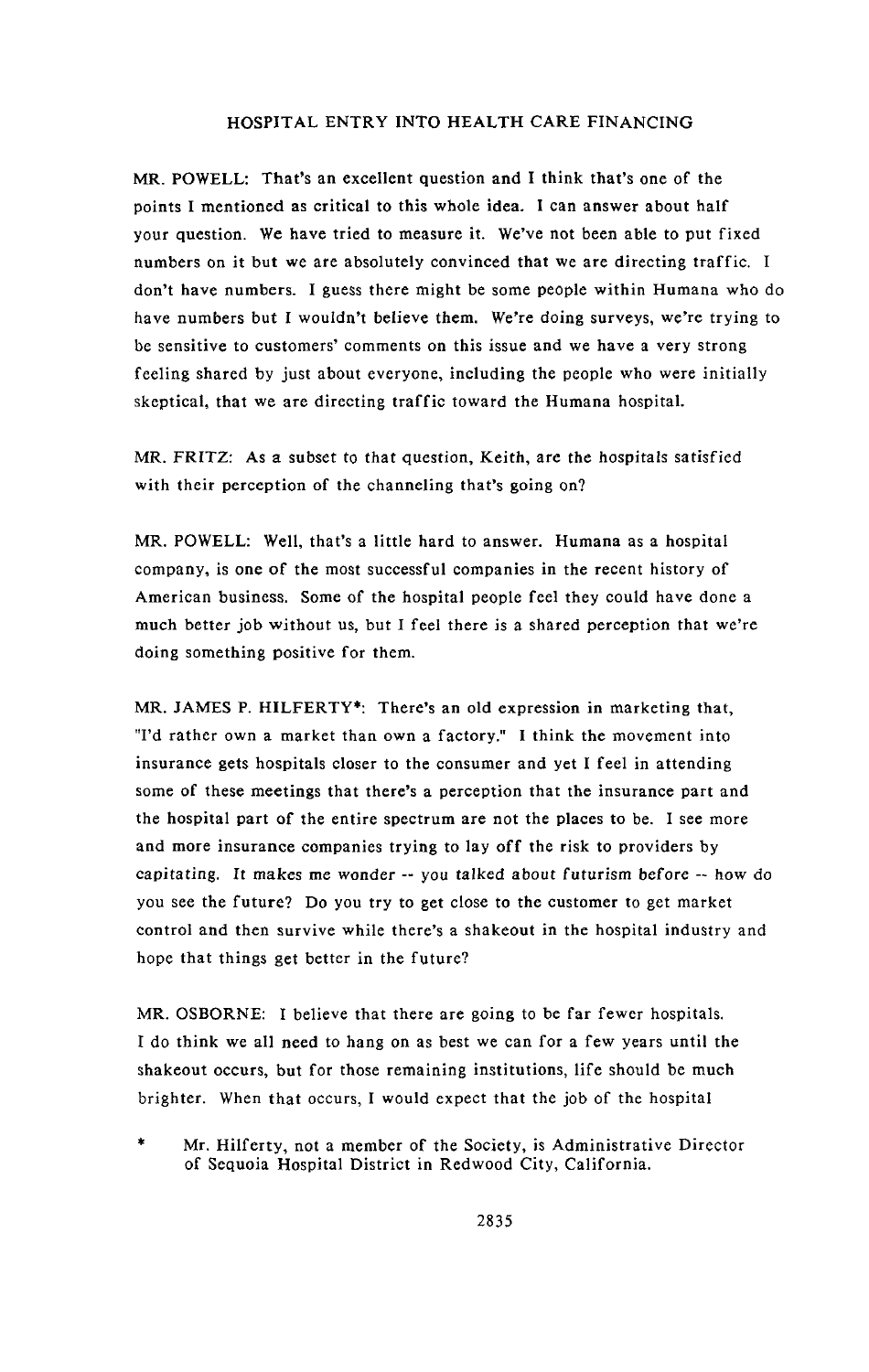admin**i**stra**t**or is go**i**ng **to** be one **t**hat's highl**y** sought after, par**ti**cu**l**arl**y** if **t**he hos*p*i**t**als **t**hat su**r**vive, wil**l** be **t**he on**e**s **t**ha**t** have insuranc**e** affi**li**a**t**ion**s**. **I** would agree **t**ha**t** ge**tt**ing closer **t**o **t**he cus**t**omer *c*an be achi**e**v**e**d **t**h**r**ough own**e**rship of insu**r**anc**e.** I wou**l**d ag**r**ee **t**ha**t** b**y** working wi**t**h emp**l**o**y**ers th**r**ough coali**t**ions, by con**t**racting and so forth, **t**hat we have a be**t**ter opportuni**t**y of assuring *o*ur economic destiny. My feeling is that the future is bright. My feeling is that heal**t**h care will thrive bu**t** that we are going to have about 3 to 5 years of some trauma.

MR*.* POWELL: If I'm unders**t**anding this question properly I would say that at least the present thinking at Humana is survival. I don't know that there's a lot of theorizing about what hospitals will be doing 10 years from now although it's entirely possible that there is. The idea that everyone has caught on to and seems to be holding on to very tightly is that we may lose ab*o*ut 1*/*3 of the hospitals out there in the next 10 years and we have to survive. Survival and getting through this period of difficulty are certainly very heavy issues.

MR. OSBORNE: On*e* of **t**he previous ques**t**ions **t**hat really didn't get completely answered also pertains to this. In the St. Joseph Health System h*o*spitals, we do not use marginal costing in contracting or for anything. We did consider doing that, of course, because we've been approached by so many contractors who said that they wanted a 40 - 45% discount*.* If you're not familiar with the contracting environment in California those numbers may surprise you. But that sort of discounting is going on every day in California*.* We don't do it. As a consequence, we know that we're n*o*t only getting a marginal profit, but we're getting real profit when we discount for contracting*.* If a contractor says to us "we want 40% discount or forget it" we generally say "forget it." **B**ecause we're not marginally costing in pricing, we think our future is going to be brighter than for most.

MR. POWELL: **I** hope wha**t I** said was tha**t t**he marginal pricing issues are at the hos*p*ital level and I didn't mean **t**o imply that that is how Humana sets its discounts. The issues are there. 1 wasn't speaking of their actual conduct.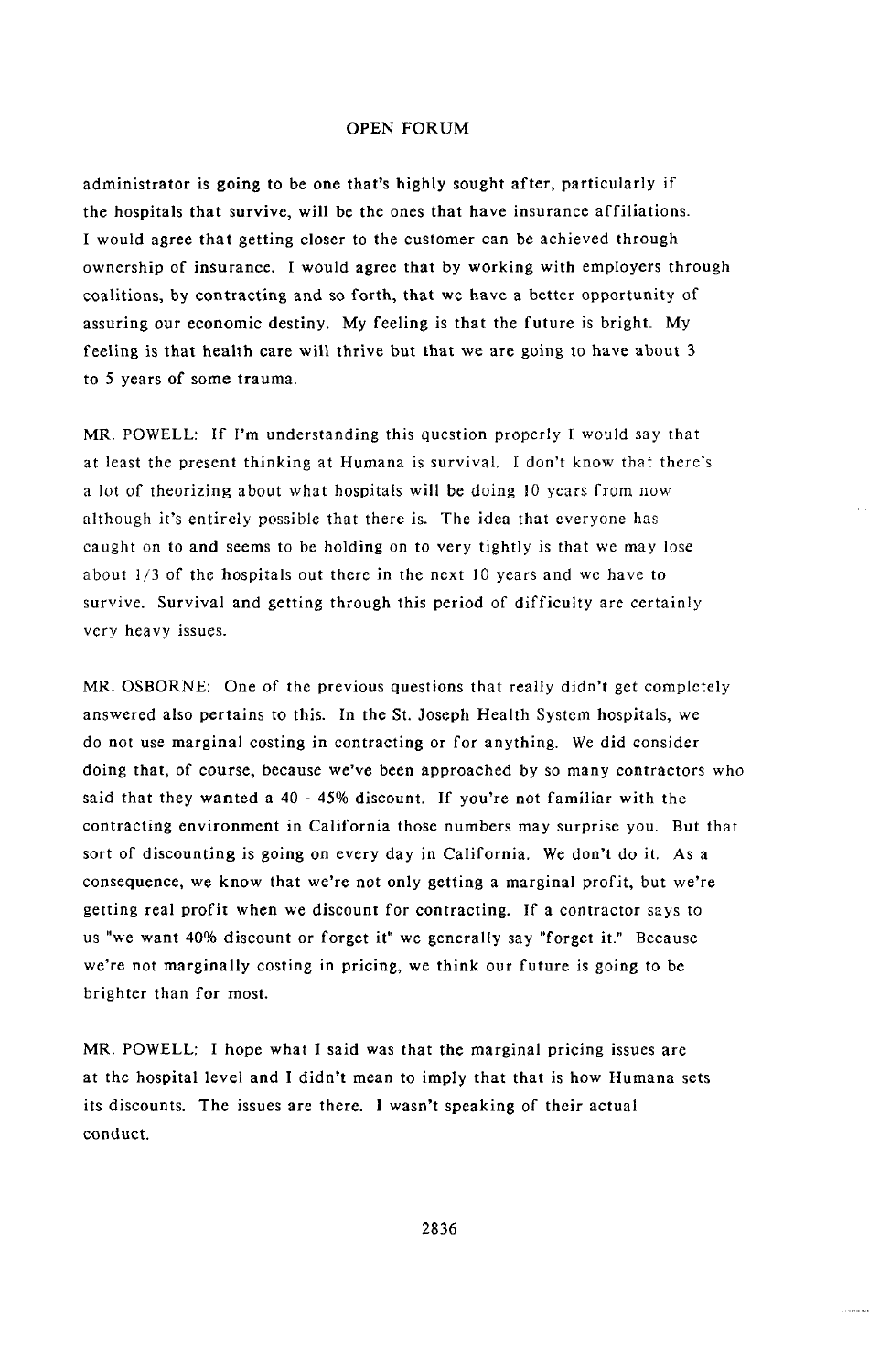MR. THOMPSON: Par**t** of **t**ha**t** las**t** question **t**ouched on capi**t**ation of hospi**t**al benefi**t**s. I'm familiar with the fac*t* that many plan*s* have capitati*o*n *o*f the physician costs but I thought, and I may be incorrect, that it's rather rare where the hospital does accept a capitation. Of course when they do they will be on the risk. How widespread is **t**he use of capitation with hospitals? I thought it was very, very rare.

MR. P*O*WE**L**L: My experience is that it is rare. I agree with y*o*u *o*n that and that is not the way we started. Our initial capitation arrangements were more with physicians where we used them at all.

MR, OSBORNE: I would agree it's rare but in California we are now moving both hospitals and physicians into capitation relationships with HBA. In other words, I think within the next couple of years you'll see a lot of it.

M**R**. H**IL**FE**RT**Y: Cou**l**d I ask another q**u**es**t**ion ab**o**u**t** marg**i**nal pr**i**c**i**ng? In California, Kaiser is a very big HMO and very often it has services for which **i***t* doesn't have adequate ca**p**aci*t*y. *I*t seems to be me that strategically it has star*t*ed to aim *t*hat undercapacit**y** -- i**n**stead of co**n**tracting or eve**n** not c*o***n***t*racting, it sends patients to 15 or 20 hospitals. Kaiser has, I think, begun to strategize or concentrate those referrals so you can end up with maybe 500 or *1*,0*00* referrals. *I*n man**y c**ases b*u*siness *t*hat a given h*o*spital had very little of or none of before, in that situation where it's all or none, with a fair amount of referrals involved, would you consider marginal pricing?

MR. OSBOR*N*E: It is unlikely, but, again, it would depend on the size of the hospital. The minute you start dismembering your finan**c**ial structure in that manner, you're bargaining with the future and I don't like the odds. If **w**e're talking ab**o**u**t** a l**o**t **o**f *n*ew pa**t**ien**t**s fo**r t**he hospi**t**al, not jus**t** existing business or a small increase but a lot of new patients, I might consider it. But I'd also want to know what my relationship with Kaiser was, l'd want to know **t**hat it was a long term relationship and I'd also want to know that I had a chance **t**o devel*o*p a*n* insura*n*ce pr*o*gram that c*o*uld perhaps pull **t**hose pe*o*ple away from Kaiser. If I knew those things were all working in my behalf I might do it.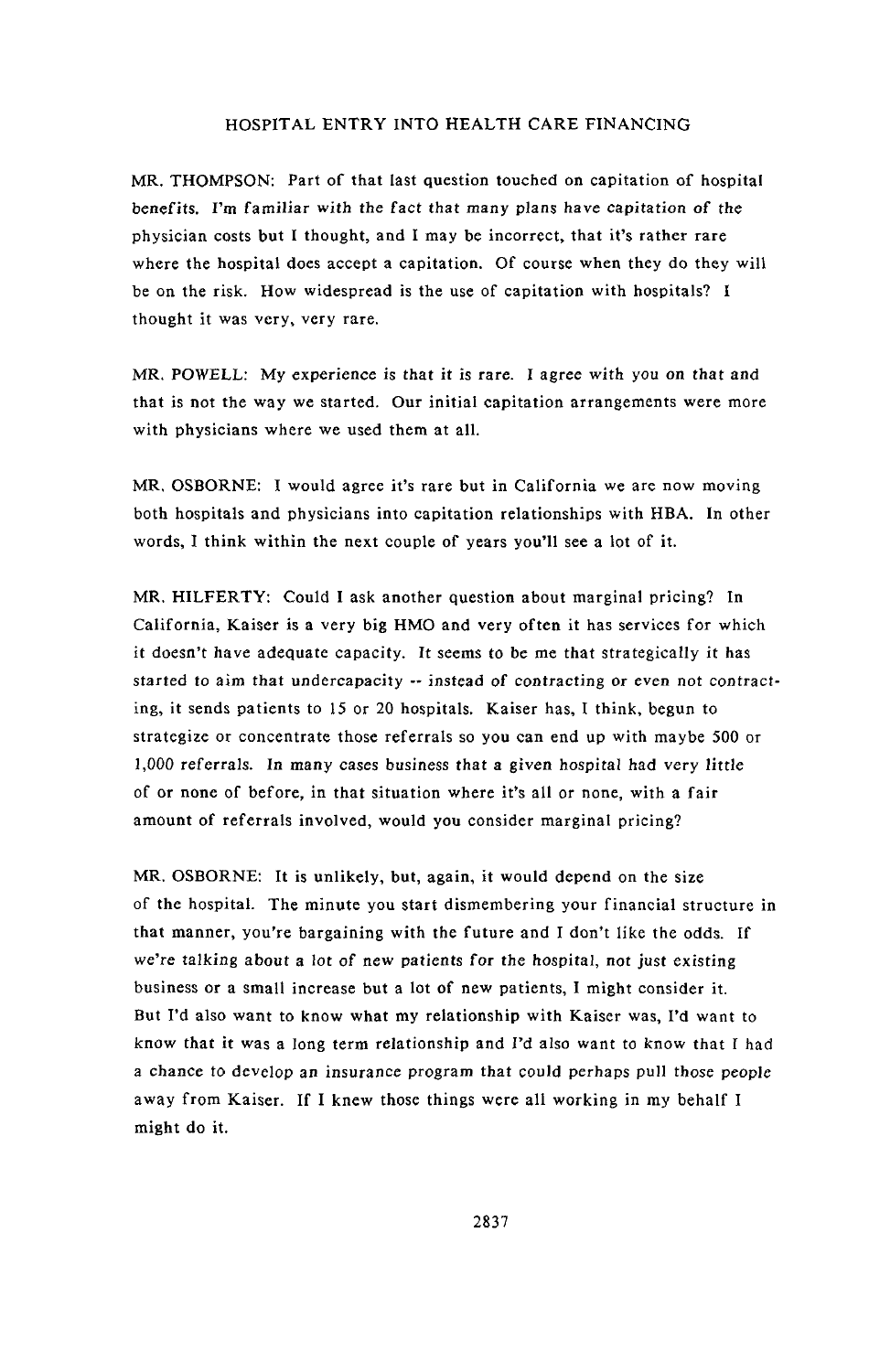MR. FRI**T**Z**:** You pr**o**bably **t**ou**c**h**e**d on an impor**t**ant r**e**ason why marg**i**nal pr**i**cing m**i**gh**t** exist w**i**thin a hospi**t**al group**:** Wh**a**t **i**s the o**c**cup**a**n**c**y rat**e** of the hospital entities? My understanding is that the occupancy rate at St. Joseph's is very, very high, unlike others in the not-for-profit areas where the occupancy rates may be below 50%.

MR*,* DAVID V*.* AXENE: Over the past several years we have had the opportunity to work with quite a few hospital groups, and a few years ago I thought it was a tremendous business boon. But I found out during the past couple years that when the hospital started to realize that there is only so much money *o*ut there to pay for the health care and that the insurance companies have been playing with that risk for a long time*,* they would rather contract for services rather than to learn to be an insurance c*o*mpany. A few like St. Joseph's arc willing to actually become and manage risk like an insurance company would. The rest have become AMIs or NMEs or some of these other ones that are basically pulling out of the market. What was the main reason that you decided to become an insurance company? Is it because you don't think you can do it without that internal capacity or did you completely give up on the idea of joint ventures with insurance companies?

MR. OS*B*OR*N*E: No. We're doing everything. We're joint ventures, contracting, buying an insurance company. We have to maximize our economic leverage in *t*he market and the statement that you'd rather be a market than a factory is very true. The issue is really having a strong hold on the market and whatever it takes to do that is what we intend to do. The fact that we are taking that bold step, the fact that we purchased an HMO, and the fact that we are now about to purchase an insurance company is because we recognize that once an en*t*ity, whether it's an insuran*c*e company or a large employer, is aware that it has leverage in the market, it will find uses for that and it's just a matter of time before some of those uses will appear to be very perverse in *o*ur eyes. We don't want that to happen. As a consequence we have to get *o*ur hold on the market as well and that can only happen if we are in the financing business.

MR. POWELL: I'm a latecomer to Humana but it's my impression that they went through the same process and reached the same conclusion. There are costs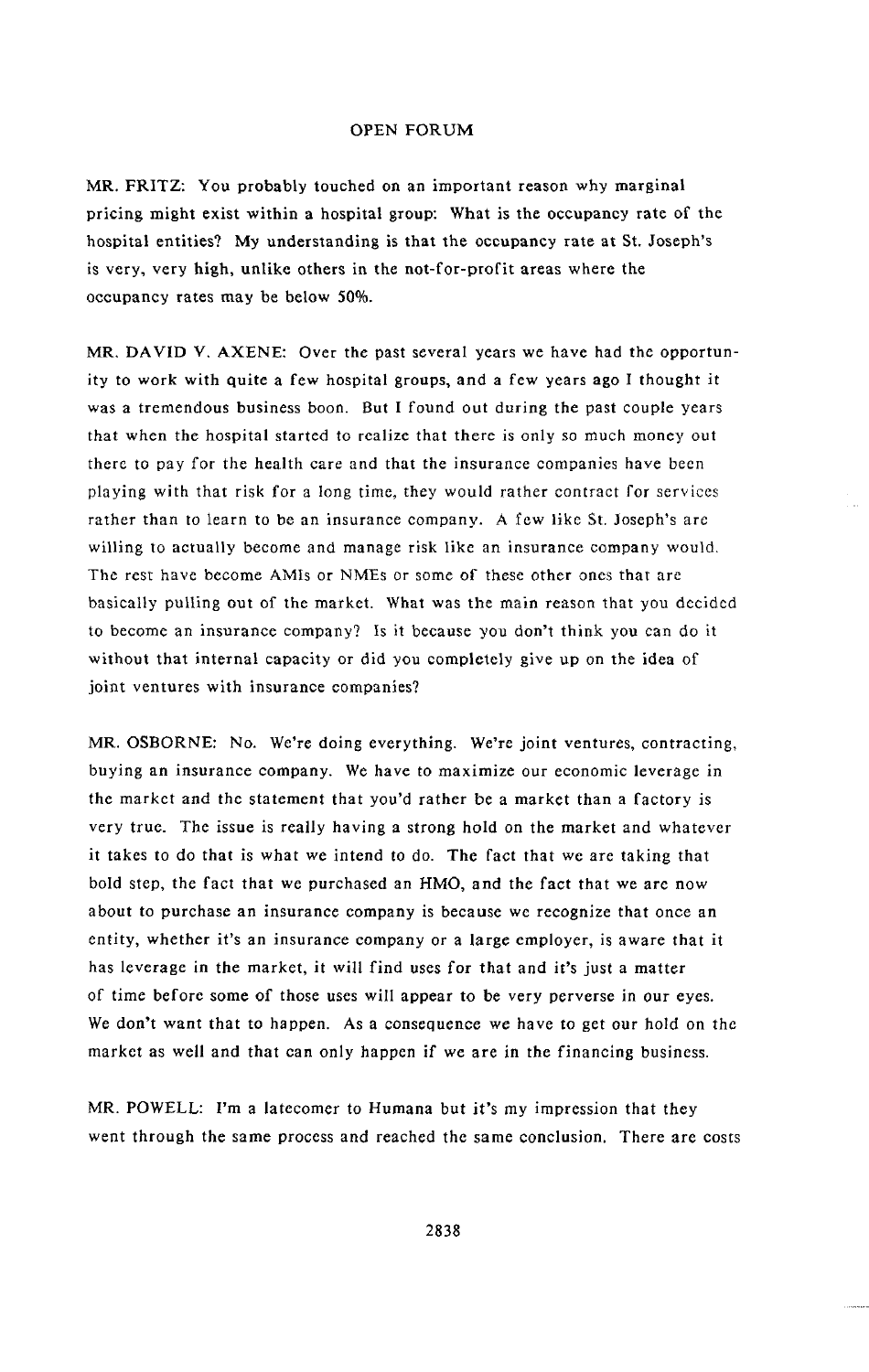in becoming an insurance company but the basic reason to do it, at least for Humana, was to control your own destiny*.*

MR. ROBERT A. SUJECKI: It seems that today, one of the biggest things employers wan*t* is inf*o*rmati*o*n. Have y*o*u found y*ou*'re abl*e*, from y*o*ur diverse operations, to pull together pieces of information that an insurance company alone or a hospital alone wou**l**dn't have and from that extent, through synergy, have you an advantage?

MR. OSBORNE: I found an interesting situation in California. I think John mentioned that I was here at Blue Cross*/*B**l**ue Shield of Illinois. That was u**p** until two years ag*o* and when *I* was here my de*p*artmen*t* developed the system called PROBE, Performance Reporting of Blue Cross Experience, which was one of the original big health services utilization reporting systems. I found that I had to work with employers extensively with data. Data became the basis of almost every cost containment program that an employer wou**l**d develop. In California my experience has been the reverse. Though there are many employers who want data, it's as if they **j**umped over a lot of the cost containment pr*o*grams that were developed in the Midwest in the last few years to begin contracting. Everyone's relying on contracting for cost containment and there's much less interest in the data. When I work with employers I help them develop a health services utilization reporting system. If they're self-insured I will identify the data elements they ought to collect off of UB82. If they are insured *I* will work with the insurance com**p**any to develo**p** tha*t*. In the hospitals that we own we have develo**p**ed a D*R*G reporting system so that we can report on a DRG basis on employers utilization. But the problem is that not all the hospitals in the networks that we use for contracting are ours and we don't have the data reporting capability i*n* many cases. I really belie*v*e that da*t*a reporting is absolutely essential and we have even built it into our wellness product. When we work with an em**p**loyer to develop a wellness program we provide them with a consultant who will assist the employer in developing a health services utilization reporting system to measure the effect of the wellness **p**rogram. Once they have it they can use it for other cost containment pr*o*grams.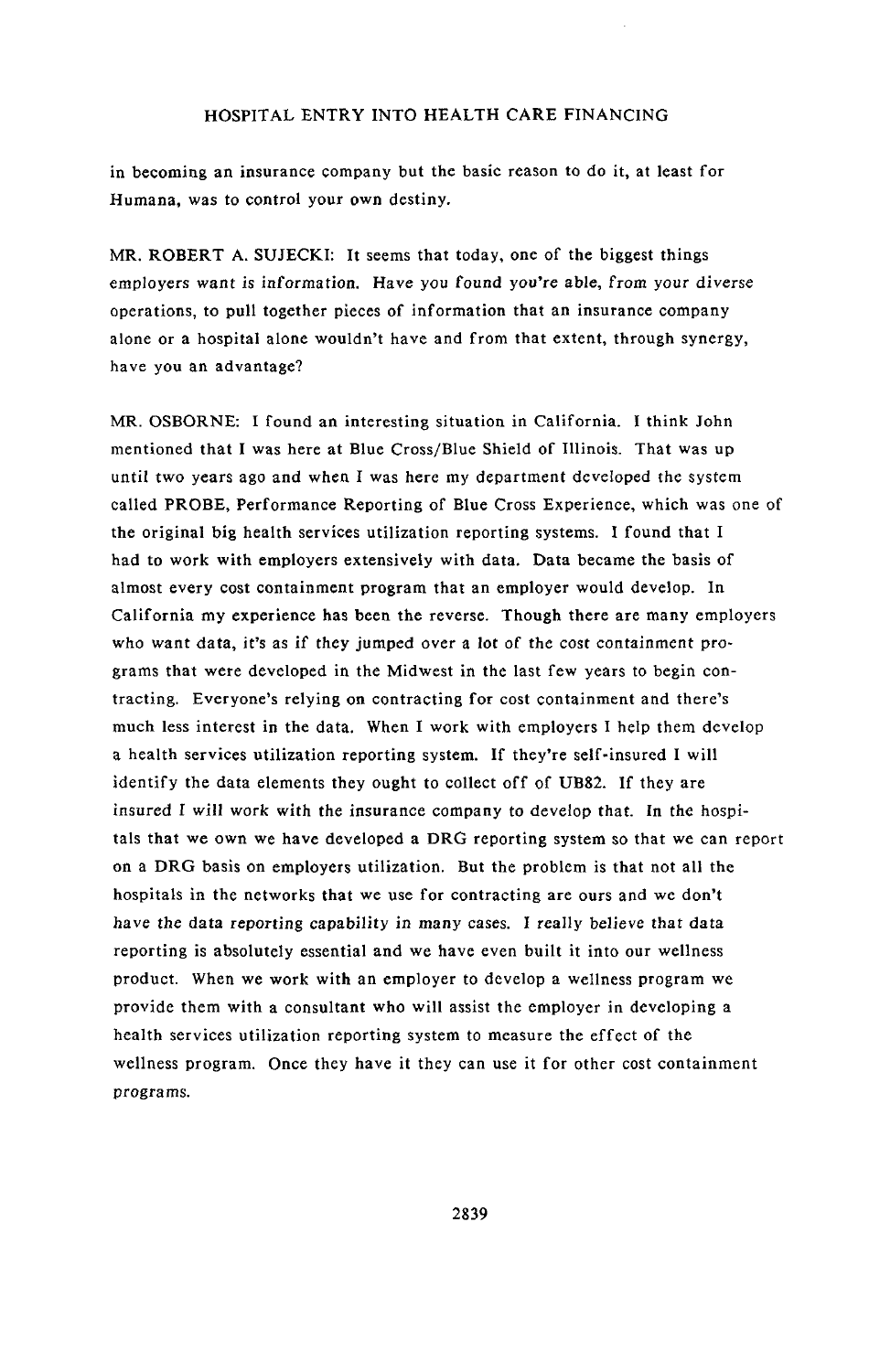MR. POWELL: I'm sure some people at Humana would disagree with me but my secondhand impression is, we do not have a distinctive edge in this area for a couple of reason: (1) we're still growing, still trying to decide what we can deliver and (2) fact that our contraets tend t*o* be fully insured. I think that over the long-term we could do as well as anyone else and presumably a little bit better because of the data available from the Humana system.

MR. FRITZ: It seems to me that the issue of dis*c*ounting is really only a short-term solution, Eventually that disc*o*unt just becomes another definition for "usual and customary" and you really need the data to understand what's happening, and to determine the areas of cost savings and c*o*st containment and so forth.

MR. RONALD I. BECKER: Since hospitals are getting some marketing, are they going to get sophisticated about it? For instance, I know Humana has a numb*e*r *o*f maternity h*o*spitals because that's a profitable market. Have you thought about market segmentation and how this is going to affect what you are going to be doing?

MR. POWELL: I don't know*.* I haven't been involved in it.

MR. OSBORNE: Absolutely. I have recently talked with a large insurance company in the Midwest that has decided that the way insurance is delivered today is inap**p**ropriate for the future. But they don*'*t really know what kind of insurance product is needed in the future and you may probably recognize who I'm talking about when I make the next comment. They*'*ve gon*e* out to the public and they've said, tell us what your perspective is, what you believe insurance ought t*o* do. Behind all this is the general concept that insurance probably needs to be a product that encompasses a full life span, so that when you walk away from one employer you don't lose your insurance, and you don*'*t lose your benefits. All of this is en*c*ompassed in a full life concept. If you then jump back to health care and what that means, you begin to realize that we*'*re talking about a degree of vertical integration that heret*o*fore we have not thought ab*o*ut. We need truly womb-to-tomb capability t*o* provide care. Within that spectrum is an opportunity f*o*r identifying all sorts of market segments. We're going after each one systematically. They give us the ability to respond

a standar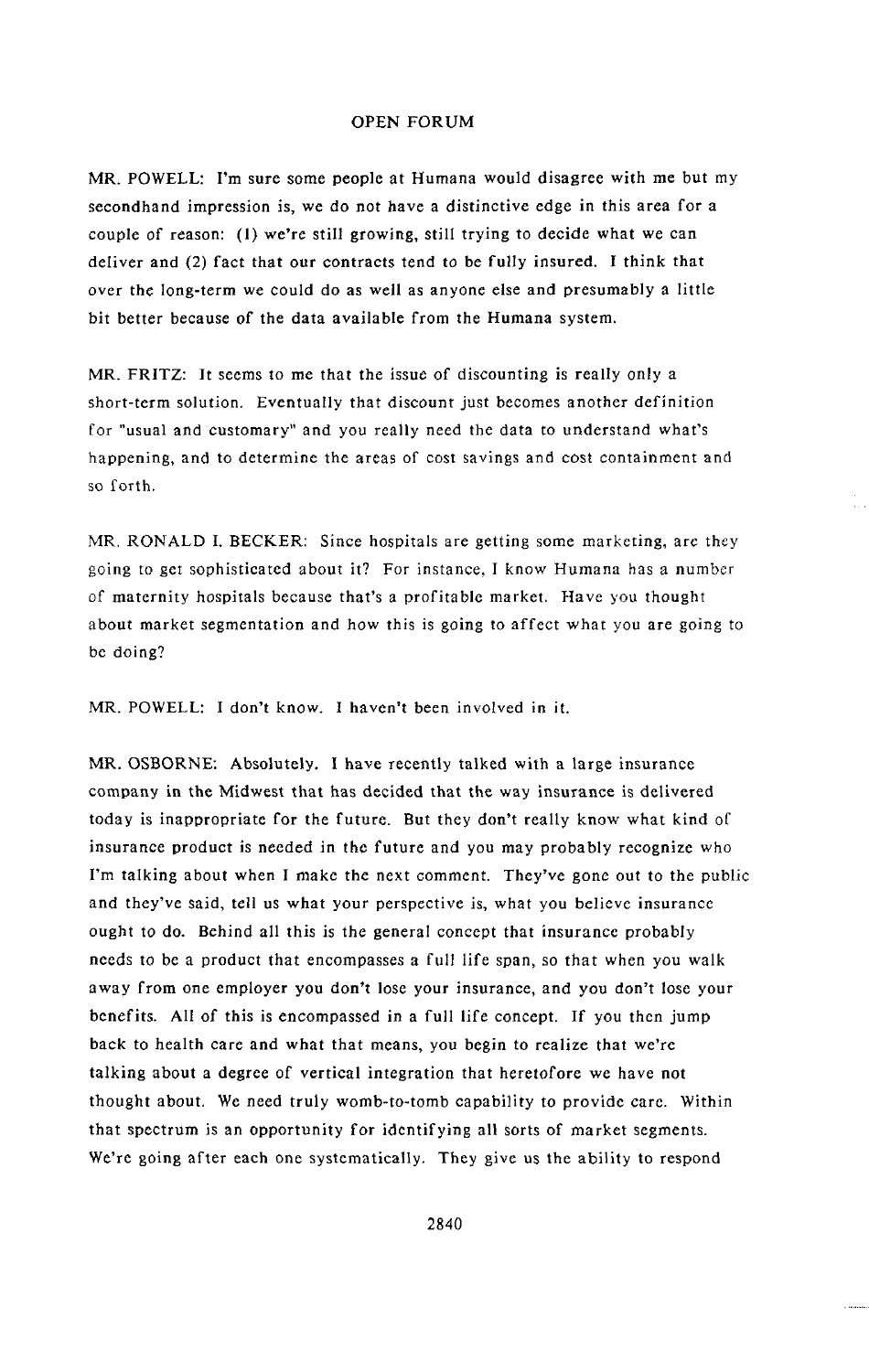in the future and they become very profitable very quickly. Yes, we're using a great deal of segmentation in our market planning.

MR. L**E**O**N**A**RD** KOLOMS: Could t**h**e pan**e**l d**i**scuss the conflict that I see between an insuranee company and a hospital when the objective of a hospital is to increase the beds and the objective of the insurance company is to keep down the price by keeping the people out of the hospital?

MR. OSBORNE: The objective of the hospital is not to fill the beds. The objective of the hospital is to make money. As we move into a more capitated environment we find that the insurance companies and the hospitals, if you pardon the pun, are in bed together. In other words, they believe that keeping people out of the hospital is the way to make money. I happen to believe that we're going to see financing moving much more to a capitated basis and as that happens, then the differences will be minimized.

MR. POWELL: That's ve**r**y w**e**ll sai**d**. Our pu**r**pos**e** is t**o** in**cre**ase p**r**ofits for Humana stockholders*.* People from the different divisions of the company, hospital and insurance, come at this from different directions and they are g*o*ing t*o* find *t*hey hav**e** t*o* change a little with time. It is tough f*o*r pe*o*ple who are used to s**e**lling *h*ospital beds t*o* understand the ne**e**d f**o**r pre-admissi*o*n review but I think we are taking steps and I hope we'll get there.

**M**R. KOL**OM**S: **I**n order t**o** attra**c***t* the cust*o*m**e**rs y*o*u have to keep your ra*t*es d*o*wn and one *o*f the ways to d*o* that is t*o* sele**c**t *o*ut t*h*e better risks. *B*y selecting out the better risks do**e**sn't that end up in a conflict with the hospital side of it? Isn't that one reason why they have lost the money, that they have abandoned the practices of group underwriting principals?

MR. OSBORNE: In St. Joseph Health S**y**s**t**em the answer **t**o **t**hat question **l**ies basically in charity care, uncompensated care. Last year we gave probably millions in care free of cost. We don't believe that you sacrifice good business principals in order to be in the market. On the other hand, a great deal of compassion is required to be a good hospital. We do not want the degree of compassion that we expressed through our employees and our hospitals to be harmed in any way by our business ventures. As a consequence, you'll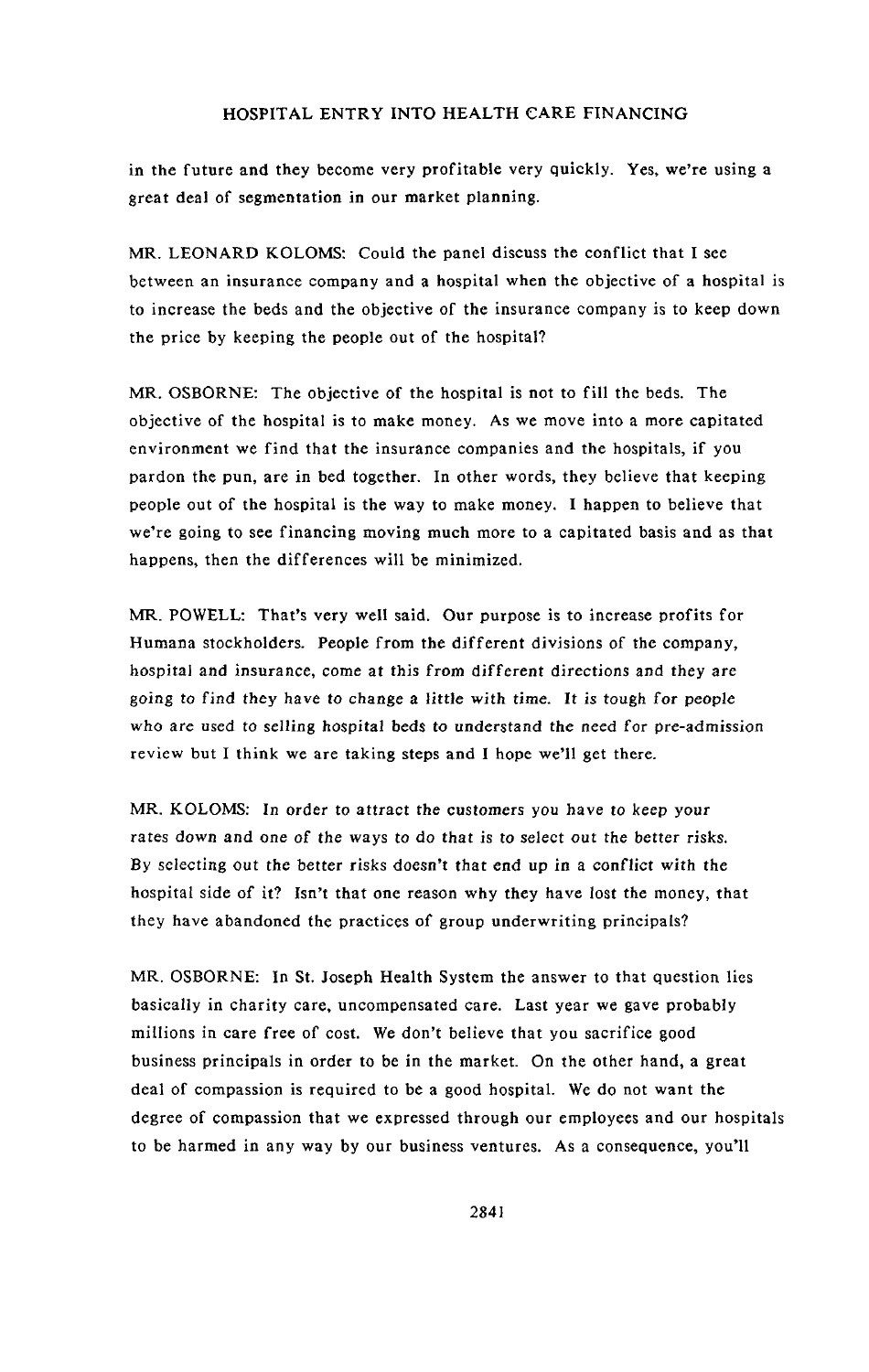find that people don'**t** g**et t**urn**e**d away from our hospitals. You'll find that when they can't pay they get the care anyway and you'll find that our rates are low, It is possible to do all those things. You just have to know what you are doing and understand the impact of what you do and make certain that you keep your practices clean*,*

MR*,* POWELL: Again this has been hard. Humana has gone through some rather difficult times in this very short three year period trying to get people to think insurance and at least to some extent wanting good risk versus hospital people who have a somewhat different bias on this. This is just something we've had to l**e**arn to work on and try to dev**e**lop th**e** right in**ce**ntives to maximiz**e** profits overall. I would just remind you that the group health division of Human**a** is **a** fairly small op**e**ration in **a** v**e**ry big hospital comp**a**ny. So to a **g**reat extent t**h**e hospital busi**n**ess g**o**es on as usual with many **o**ther insurers and payers.

MR. DARR*E*LL KNAPP: In talking about the triple option plan you mentioned having all three options experience rated. I guess that seemed to be in conflict with the community *r*ating concept on the HMOs and I was wondering how you were going to deal with that. I guess the second part of the questi*o*n is, would that also include a variable capitation for the providers going out?

MR. OSBORNE: *U*nder the triple option the way most *o*f the insurance companies are envisioning it, they need all three components to be experience rated. It is impossible to provide a single aggregate rate unless all three components are in fact experience rated. The way we deal with that is to simply recontract with our HMO network and we set up an EPO (Exclusive Provider Organization) which is basically a nonqualified HMO so we can experien*c*e rate. No, I wouldn't say that we would use variable *c*apitation rates, in fact, capitation, particularly for the hospitals, is a fearsome thing and I have a feeling that we will be lucky if we can simply get *c*apitation f*o*r all of *o*ur hospitals under our HMO. But once it happens I have the feeling that we're all going to get to like it. There are advantages for all concerned and as we begin to see that not all beds are going to be filled, you begin to feel a little more security when you realize that you get paid more and make more when the beds aren't filled under a capitated program*.*

2842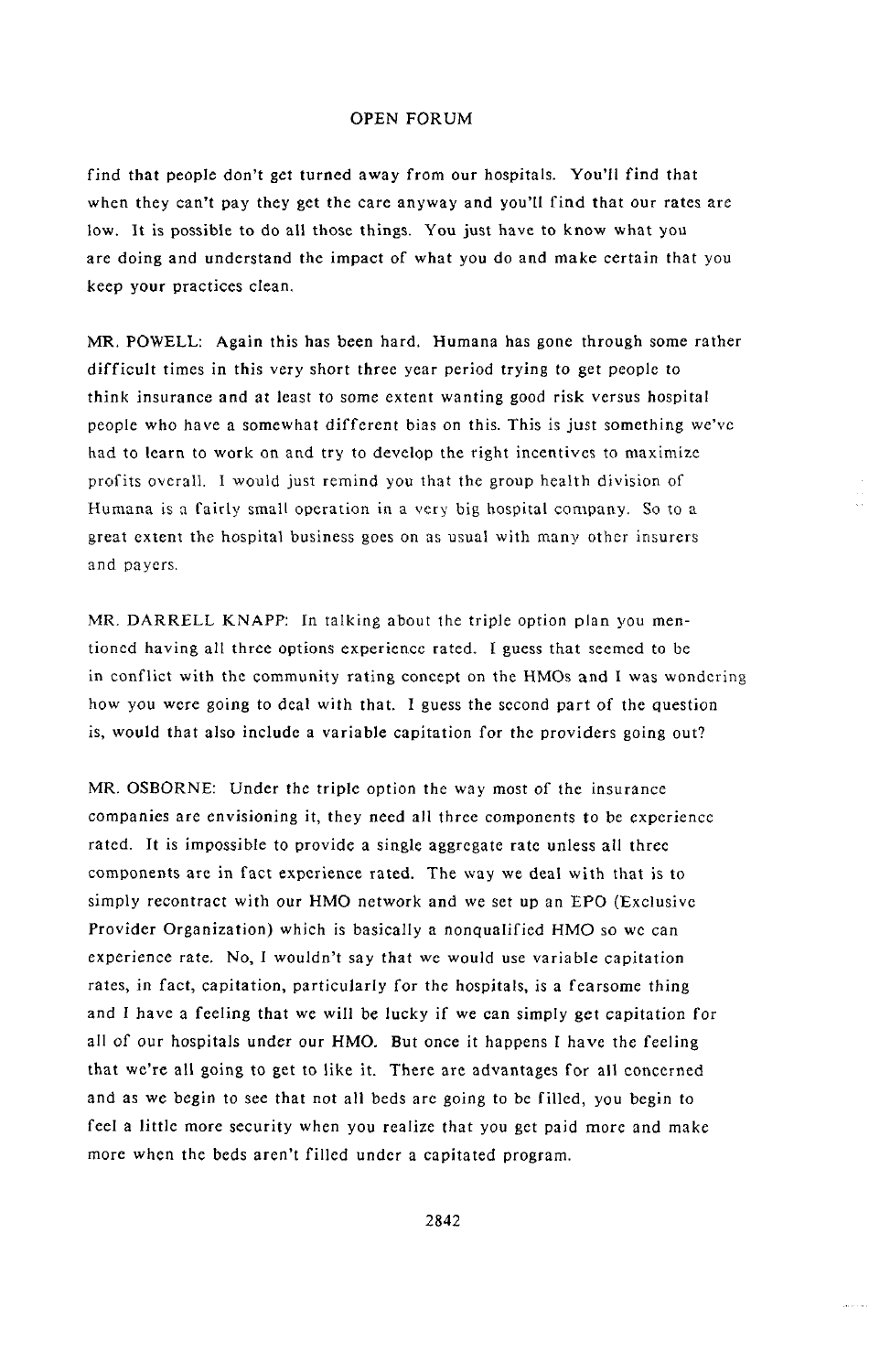MR. POW**E**LL: We're jus**t** beginning ou**r** work on **t**riple op**t**i**o**n so I **r**eall**y** don*'***t** know if I can answer the questions. I'll just give you some impressions. We are not just an HMO but also an insurer to many people so we don't quite have the constraint of the old style community rating. In any ease that constraint is going out the window with this new idea of community rating by class, so I don't think we're going to be badly handica**p**ped on that. As for variable capi**t**ation leve**l**s, **I** suspect we will have them simpl**y** because **t**he diffe**r**en**t** benefit designs and the triple option, to us at least, will call for it. If we use capitation **t**o any extent as an inducement, a softer kind of capitation than you'd expect with a really serious HMO for the middle level of the triple option, there's a good chance that it will be different than what we get for the HMO wing.

MR. AXENE: I **t**hink **t**hat it**'**s ver**y** im**p**o**r**tant to realize **t**hat whe**n y**ou in**t**roduce ca**p**ita**t**ion con**t**rac**t**s, a significant **p**art of **t**he ca**p**itation is an incen*t*ive **t**o the providers to o**p**erate cost-ef**f**ectively. When you move into an ex**p**eriencerated environment you are essentially wanting to share that again with a third **p**arty called the em**p**loyer. There is only so much money to share and you've got to make sure you don't disru**p**t the provider system just to kee**p** the em**p**loyers ha**pp**y yet disru**p**t the employers to kee**p** the **p**roviders ha**pp**y. It's a three-way balancing act that we've found very difficult to do, but we've found some solutions that work very well.

**MR.** POWELL: **E**xperience ra**tin**g means differen**t t**hings **to** different people**.** We might well wa**n**t to take a group's experience into account in studying the rate prospectively but we are and probably will remain a company interested mainly in fully insured products, not retrospective dividends.

MR. OSBORNE: You provoked my thinking on that last comment and I'd like to make a point that I think a lot of us overlook. That's the observation that contracting will inevitabl**y** lead to the point where we have to get rid of it. You can only contract so much and then your average rate in the hospital goes up tremendously and so you end up having to stop contracting or hold your contracts at a certain level. When you do that then you risk your relationships in the market and that's a problem for hospitals. But also, if you look at it from a standpoint of the employer or the payor, in California hospital